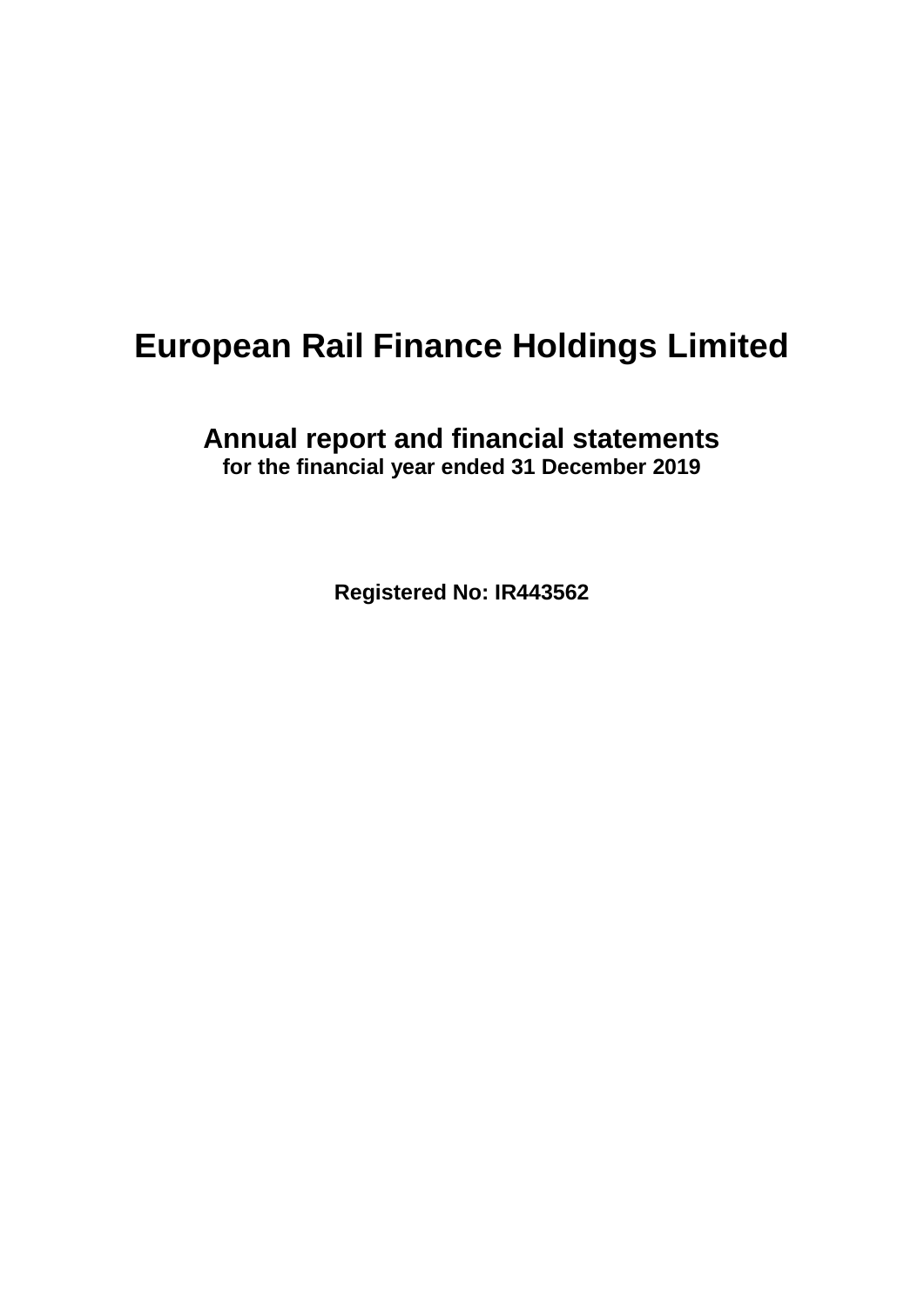# **Annual report and financial statements**

for the financial year ended 31 December 2019

| <b>Contents</b>                          | Page |
|------------------------------------------|------|
| Directors' report                        | 2    |
| Statement of Directors' responsibilities | 5    |
| Independent Auditor's report             | 6    |
| Income statement                         | 9    |
| Statement of comprehensive income        | 9    |
| Statement of financial position          | 10   |
| Statement of cash flows                  | 11   |
| Statement of changes in equity           | 12   |
| Notes to the annual financial statements | 13   |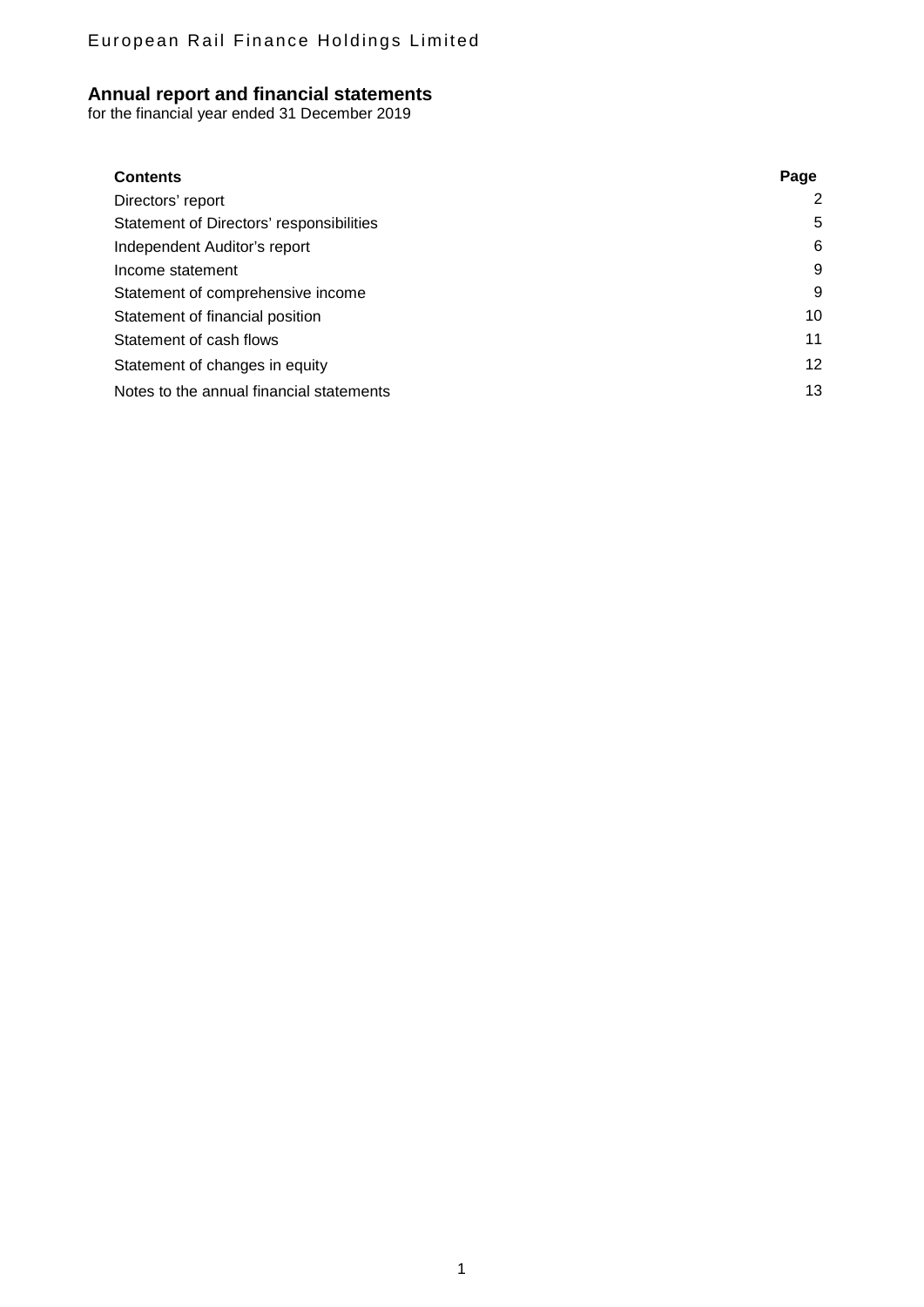# **Directors' report**

for the financial year ended 31 December 2019

The Directors present their Annual report together with the audited financial statements for the financial year ended 31 December 2019.

## **Principal activities**

European Rail Finance Holdings Limited (the "Company") continues to own all of the share capital of European Rail Finance (2) Limited, Eversholt Rail Leasing Limited and Eversholt Finance Holdings Limited. The Company forms part of the Eversholt UK Rails Group (the "Group") more fully described in note 17.

During the financial year, the Company received dividends of £nil (2018: £35,000,000). In addition, in 2018, a further dividend of £431,500,000 was received from European Rail Finance (2) Limited, the receipt of which was recorded as a reduction in the cost of investment in European Rail Finance (2) Limited from £431,500,001 to £1.

## **Business review**

In the financial year, the Company generated a profit of £1,079,000 (2018: £34,573,000). The reduction in profits in 2019 resulted from reduced dividends received, as noted above. As at 31 December 2019 the Company had net assets of £319,548,000 (2018: £410,169,000).

The Company is funded by borrowings and equity from its immediate parent.

The Company lends its surplus cash to Eversholt Rail Limited. The Company has no employees. Directors have been remunerated by another group undertaking, Eversholt Rail Limited.

## **Risk management**

The Company is subject to the risk management objectives and policies of the Group. The risks relevant to the Company, together with an analysis of the exposure to such risks, are set out in note 16 of the financial statements.

The principal business risk for the Company is the risk of diminution in the value of investments in its subsidiaries.

# **COVID-19**

The Directors have considered the potential impacts of COVID-19 upon the Company and its ability to meet commitments in the foreseeable future. The Company is exposed to the impacts of COVID-19 through its relationships with fellow group undertakings, which are ultimately dependent on the viability of the Group's rolling stock leasing business. One area of potential impact upon the Group's business is a threat to the viability of train operators due to long term passenger volume decline. This is largely mitigated in the short term by the UK Government's Emergency Management Arrangements, through which support is provided to franchised passenger service operators for a period of six months. At this stage, it is anticipated that demand for rail services in the UK will revert to historical levels once effective management of the disease is established. The Group's current rolling stock procurement, maintenance and enhancement plans may be subject to delays caused by COVID-19, however this is not considered material in the context of the business.

In common with UK businesses generally, the Group's business is also exposed to other risks including access to capital markets, impacts on supply chains, employee health and access to the workplace. The Group has introduced governance processes to closely monitor the impacts and where possible, mitigation has been put in place to limit the impact on the Group. The Group has access to undrawn borrowing facilities which could be utilised in the event of a prolonged severe period of disruption.

At this stage, the Directors do not believe that there are any material impacts on the Company, nor changes to risk management as described in note 16. The Directors consider the key critical judgement in reaching this conclusion to be the duration of restrictions on travel in response to COVID-19 and the UK Government's continued support to the rail industry. This conclusion reflects the nature of the Company's (and its subsidiaries') activities and the way in which cash is managed across the Group, enabling the Company to borrow funds from another group undertaking to meet any shortfall. Nevertheless, the Directors continue to keep the position under review, monitoring events and possible outcomes, as the full impact of COVID-19 emerges.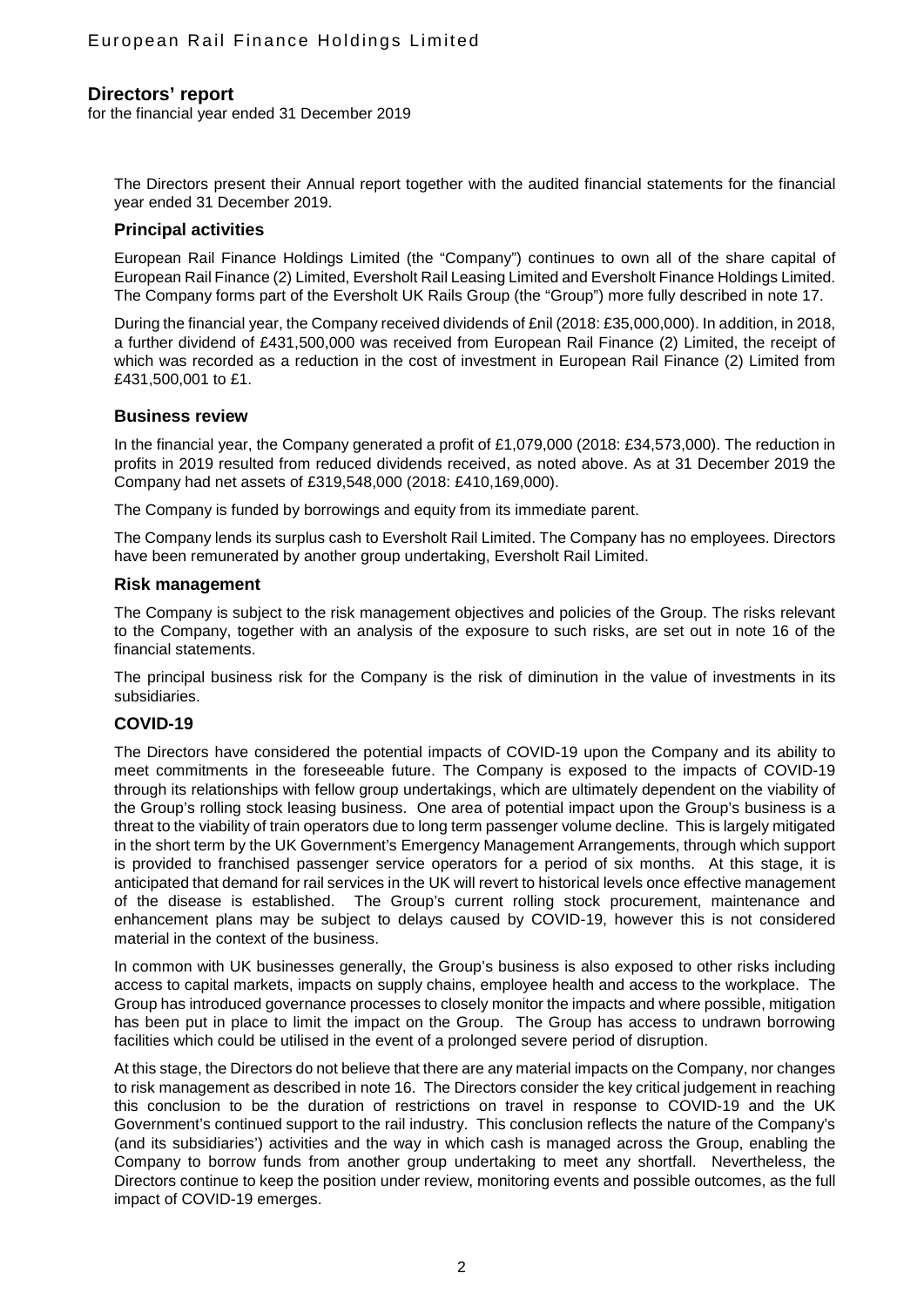# **Directors' report (continued)**

for the financial year ended 31 December 2019

## **Financial performance**

The Company's results for the financial year are detailed in the Income statement on page 9.

The Group manages its operations on a consolidated basis, therefore the Company's Directors believe that further specific performance measures for the Company are not necessary or appropriate for an understanding of its performance. Performance measures for the Group are disclosed in the accounts of Eversholt UK Rails Limited.

## **Business environment**

The Directors monitor the business environment in which the Company's subsidiaries operate from a group perspective and details of relevant matters, including the withdrawal of the United Kingdom from the European Union and climate change, are disclosed in the Annual report and financial statements of Eversholt UK Rails Limited.

## **Political donations**

No political donations were made during the financial year (2018: £nil).

## **Directors**

The Directors who served at any time during the financial year and up to the date of signing were as follows:

## **Name**

M B Kenny A J Course (resigned on 16 September 2019) A J Wesson

The Articles of Association of the Company provide that in certain circumstances the Directors are entitled to be indemnified out of the assets of the Company against claims from third parties in respect of certain liabilities arising in connection with the performance of their functions. Indemnity provisions of this nature have been in place during the financial year but have not been utilised by the Directors. The Directors have no interests in the share capital of the Company.

## **Future developments**

The outbreak of COVID-19 is a very significant humanitarian and economic event facing many businesses. It has become clear that this will result in a significant economic slowdown, if not recession, in the months ahead. In this period of huge uncertainty, it is very difficult to make forward looking statements or predictions with any great certainty. However, we believe that the impact of COVID-19 will be a temporary disruption and will ultimately pass. In the meantime, we have stress tested our business model to understand what the impact would be, as discussed in the Going Concern statements in this annual report.

## **Dividends**

During the financial year, the Directors declared and paid dividends of £91,700,000 (2018: £90,000,000). Additionally dividends of £495,000 (2018: £495,000) relating to fixed rate preference shares were paid during the year.

## **Going concern basis**

The financial statements are prepared on a going concern basis as the Directors are satisfied that the Company has the resources, with the support of the Group, to continue in business for the foreseeable future. In making this assessment, the Directors have considered a wide range of information relating to present and future conditions, including the potential impact of COVID-19 upon the business described above.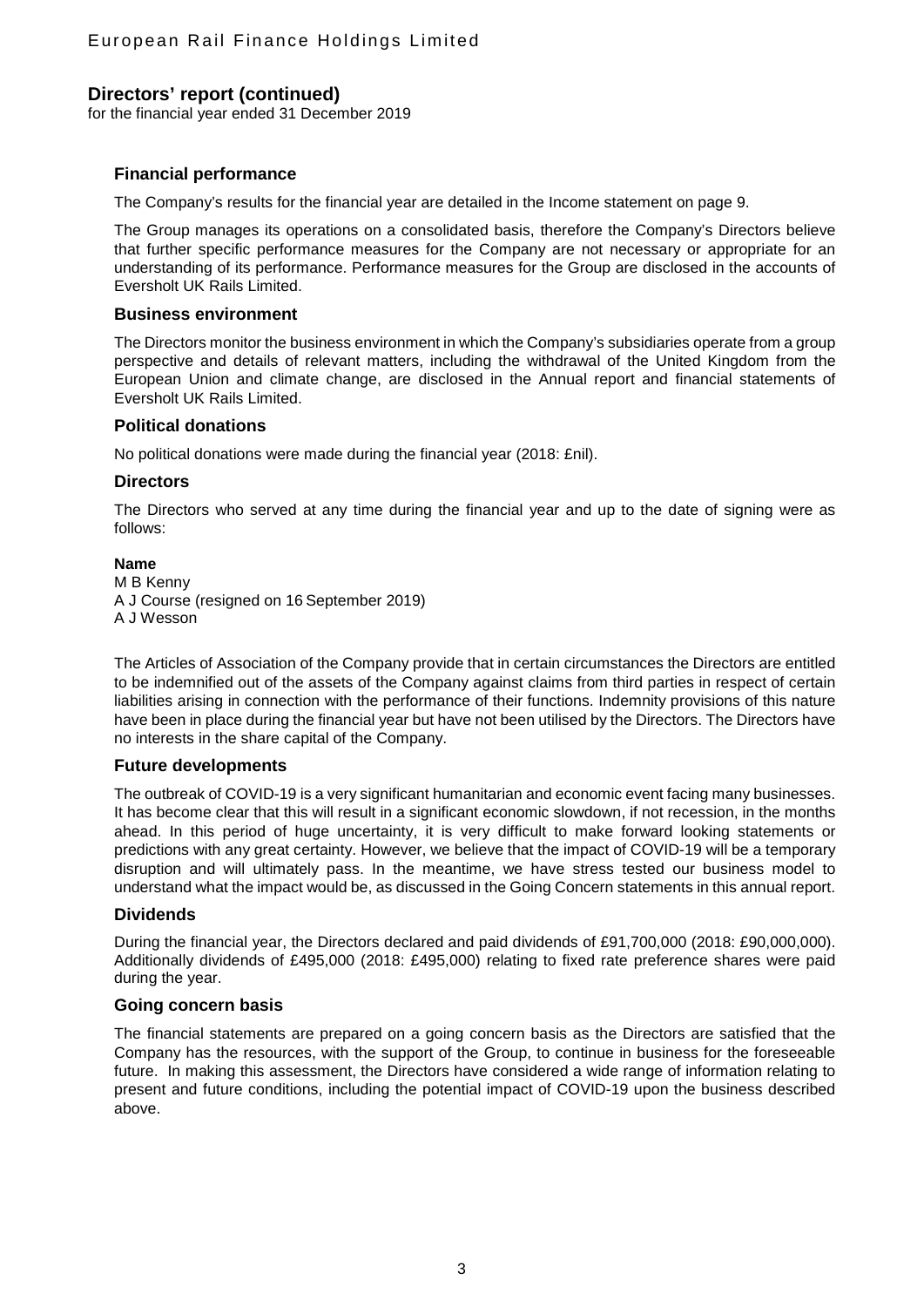# **Directors' report (continued)**

for the financial year ended 31 December 2019

## **Disclosure of information to the auditor**

Each person who is a director at the date of approval of this Annual report confirms that so far as the Director is aware, there is no relevant audit information of which the Company's auditor is unaware and the Director has taken all the steps that he/she ought to have taken as a director in order to make himself/ herself aware of any relevant audit information and to establish that the Company's auditor is aware of that information.

## **Accounting records**

The Directors believe that they have complied with the requirements of Sections 281 to 285 of the Companies Act 2014 with regard to books of account by employing a service provider, which has appropriate expertise and provides adequate resources to the financial function. The accounting records of the Company are maintained primarily by Eversholt Rail Limited, 210 Pentonville Road, London N1 9JY and held by European Rail Finance Holdings Limited, Riverside One, Sir John Rogerson's Quay, Dublin 2, D02 X576, Ireland.

The Directors acknowledge that they are responsible for securing the Company's compliance with relevant obligations.

## **Auditor**

Pursuant to Section 383(2) of the Companies Act 2014 the Auditor will be deemed to be reappointed and Deloitte LLP will therefore continue in office.

Approved by the Board and signed on its behalf by:

Indee

**M B Kenny A J Wesson**  Director Director Registered Office: Riverside One Sir John Rogerson's Quay Dublin 2, D02 X576 Ireland

27 April 2020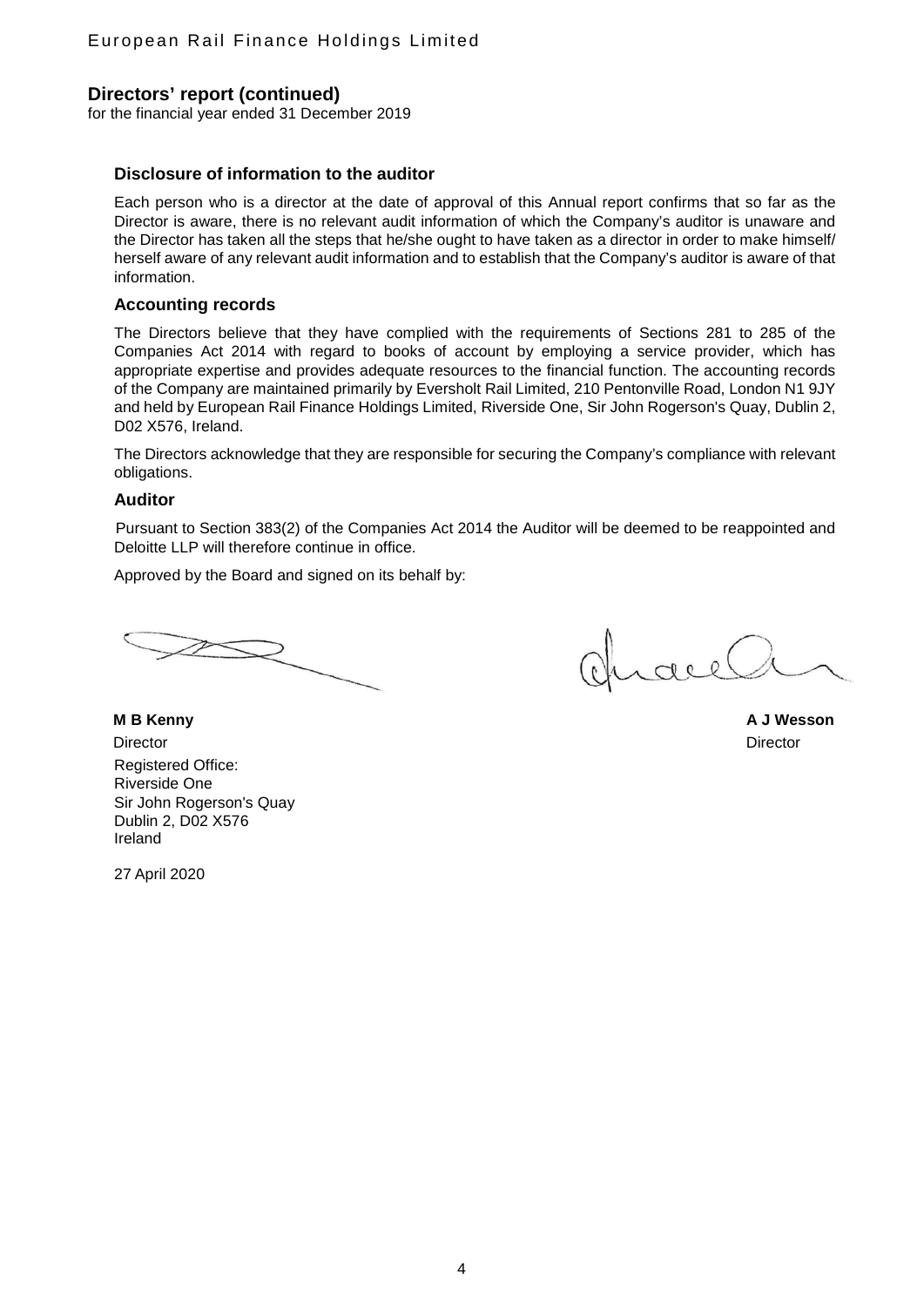## **Statement of Directors' responsibilities**

for the financial year ended 31 December 2019

The Directors are responsible for preparing the Annual report and financial statements in accordance with the Companies Act 2014.

Irish company law requires the Directors to prepare financial statements for each financial year. Under the law, the Directors have elected to prepare the financial statements in accordance with International Financial Reporting Standards ("IFRSs") as adopted by the European Union ("relevant financial reporting framework"). Under company law, the Directors must not approve the financial statements unless they are satisfied that they give a true and fair view of the assets, liabilities and financial position of the Company as at the financial year end date and of the profit or loss of the Company for the financial year and otherwise comply with the Companies Act 2014.

In preparing those financial statements, the Directors are required to:

- select suitable accounting policies for the Company Financial Statements and then apply them consistently;
- make judgements and estimates that are reasonable and prudent;
- state whether the financial statements have been prepared in accordance with the applicable accounting standards, identify those standards, and note the effect and the reasons for any material departure from those standards; and
- prepare the financial statements on a going concern basis unless it is inappropriate to presume that the Company will continue in business.

The Directors are responsible for ensuring that the Company keeps or causes to be kept adequate accounting records which correctly explain and record the transactions of the Company, enable at any time the assets, liabilities, financial position and profit or loss of the Company to be determined with reasonable accuracy, enable them to ensure that the financial statements and Directors' report comply with the Companies Act 2014 and enable the financial statements to be audited.

They are also responsible for safeguarding the assets of the Company and hence for taking reasonable steps for the prevention and detection of fraud and other irregularities.

Legislation in Ireland governing the preparation and dissemination of financial statements may differ from legislation in other jurisdictions. The Directors are responsible for the maintenance and integrity of the corporate and financial information included on the Company's website.

These financial statements have been approved by the Board of Directors on 27 April 2020 and were signed on its behalf by:

Thrace

**M B Kenny** A J Wesson **M B Kenny** 

Director Director

Registered Office: Riverside One Sir John Rogerson's Quay Dublin 2, D02 X576 Ireland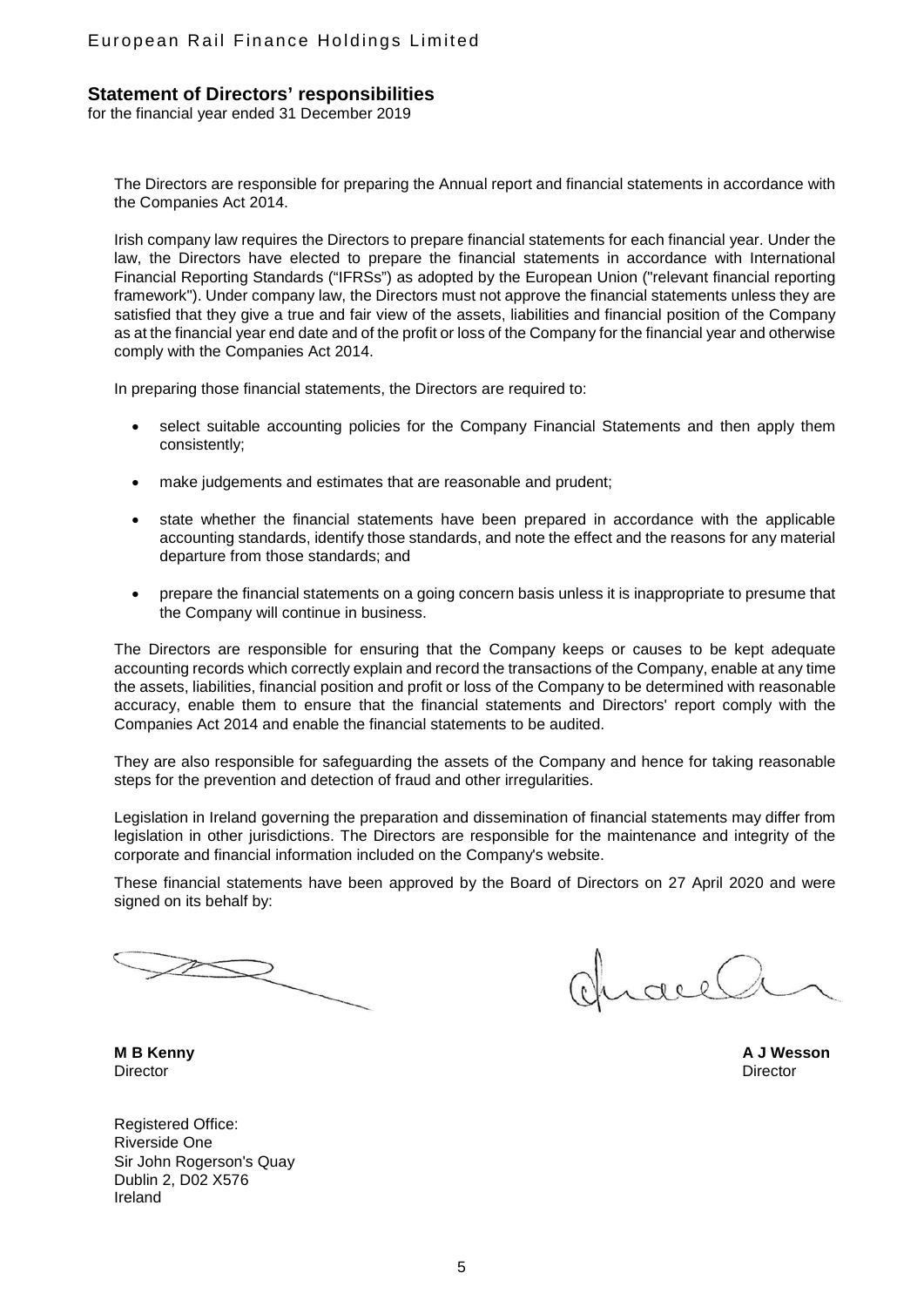# **Independent Auditor's report to the Members of European Rail Finance Holdings Limited**

for the financial year ended 31 December 2019

## **Opinion on the financial statements of European Rail Finance Holdings Limited (the "Company")**

In our opinion the financial statements:

- give a true and fair view of the assets, liabilities and financial position of the Company as at 31 December 2019 and of the profit of the Company for the financial year then ended; and
- have been properly prepared in accordance with the relevant financial reporting framework and, in particular, with the requirements of the Companies Act 2014.

The financial statements we have audited comprise:

- the Income statement;
- the Statement of comprehensive income;
- the Statement of financial position:
- the Statement of cash flows;
- the Statement of changes in equity; and
- the related notes 1 to 19, including a summary of significant accounting policies as set out in note 3.

The relevant financial reporting framework that has been applied in their preparation is the Companies Act 2014 and IFRSs as adopted by the European Union ("the relevant financial reporting framework").

#### **Basis for opinion**

We conducted our audit in accordance with International Standards on Auditing (Ireland) ("ISAs (Ireland)") and applicable law. Our responsibilities under those standards are described below in the "*Auditor's responsibilities for the audit of the financial statements*" section of our report.

We are independent of the Company in accordance with the ethical requirements that are relevant to our audit of the financial statements in Ireland, including the Ethical Standard issued by the Irish Accounting and Auditing Supervisory Authority, and we have fulfilled our other ethical responsibilities in accordance with these requirements. We believe that the audit evidence we have obtained is sufficient and appropriate to provide a basis for our opinion.

#### **Conclusions relating to going concern**

We have nothing to report in respect of the following matters in relation to which ISAs (Ireland) require us to report to you where:

- the Directors' use of the going concern basis of accounting in preparation of the financial statements is not appropriate; or
- the Directors have not disclosed in the financial statements any identified material uncertainties that may cast significant doubt about the Company's ability to continue to adopt the going concern basis of accounting for a period of at least twelve months from the date when the financial statements are authorised for issue.

### **Other information**

The Directors are responsible for the other information. The other information comprises the information included in the the Annual report, other than the financial statements and our auditor's report thereon. Our opinion on the financial statements does not cover the other information and, except to the extent otherwise explicitly stated in our report, we do not express any form of assurance conclusion thereon.

In connection with our audit of the financial statements, our responsibility is to read the other information and, in doing so, consider whether the other information is materially inconsistent with the financial statements or our knowledge obtained in the audit or otherwise appears to be materially misstated. If we identify such material inconsistencies or apparent material misstatements, we are required to determine whether there is a material misstatement in the financial statements or a material misstatement of the other information. If, based on the work we have performed, we conclude that there is a material misstatement of this other information, we are required to report that fact.

We have nothing to report in this regard.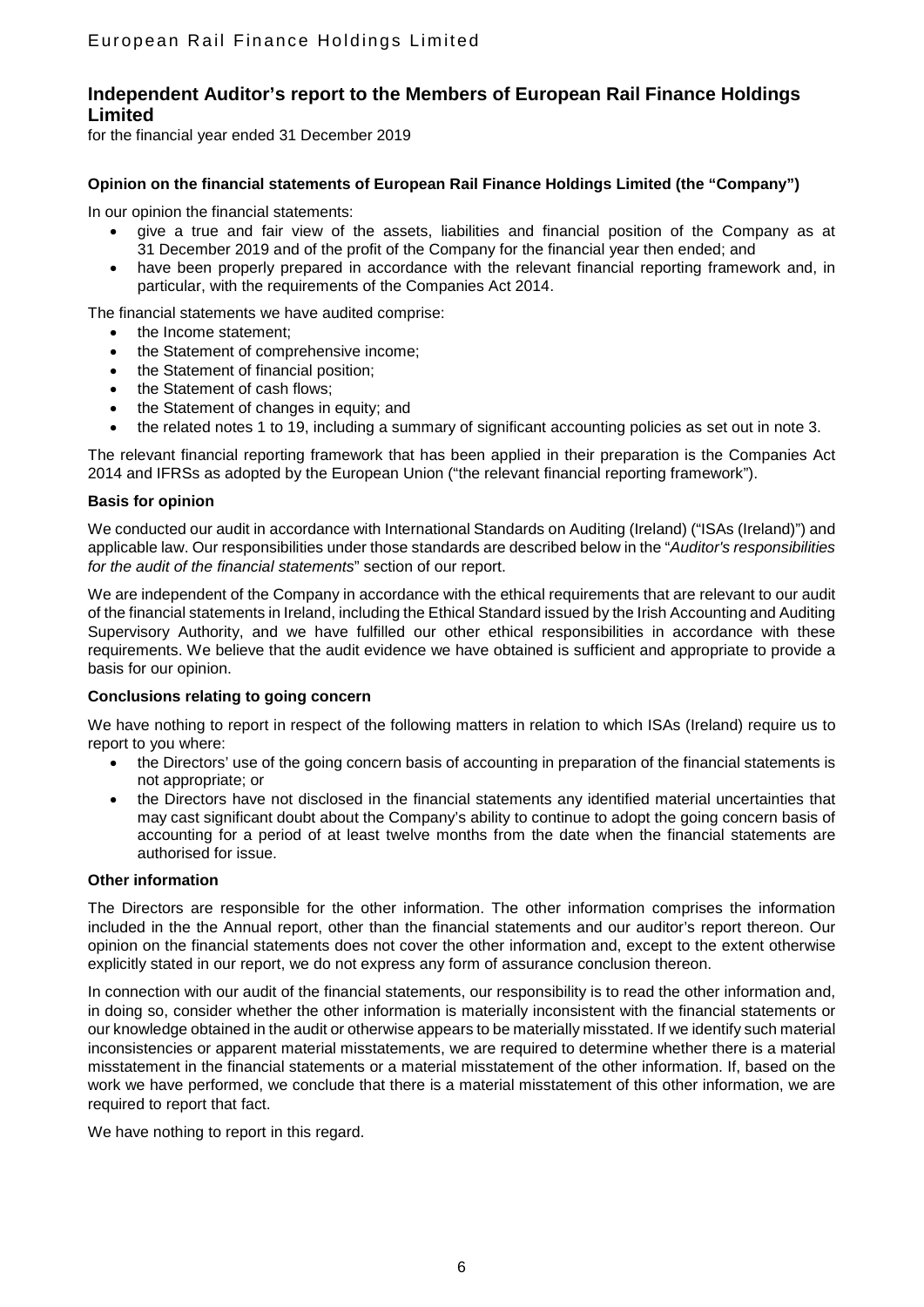# **Independent Auditor's report to the Members of European Rail Finance Holdings Limited (continued)**

for the financial year ended 31 December 2019

## **Responsibilities of directors**

As explained more fully in the Statement of Directors' responsibilities, the Directors are responsible for the preparation of the financial statements and for being satisfied that they give a true and fair view and otherwise comply with the Companies Act 2014, and for such internal control as the Directors determine is necessary to enable the preparation of financial statements that are free from material misstatement, whether due to fraud or error.

In preparing the financial statements, the Directors are responsible for assessing the Company's ability to continue as a going concern, disclosing, as applicable, matters related to going concern and using the going concern basis of accounting unless the Directors either intend to liquidate the Company or to cease operations, or have no realistic alternative but to do so.

## **Auditor's responsibilities for the audit of the financial statements**

Our objectives are to obtain reasonable assurance about whether the financial statements as a whole are free from material misstatement, whether due to fraud or error, and to issue an auditor's report that includes our opinion. Reasonable assurance is a high level of assurance, but is not a guarantee that an audit conducted in accordance with ISAs (Ireland) will always detect a material misstatement when it exists. Misstatements can arise from fraud or error and are considered material if, individually or in the aggregate, they could reasonably be expected to influence the economic decisions of users taken on the basis of these financial statements.

As part of an audit in accordance with ISAs (Ireland), we exercise professional judgement and maintain professional scepticism throughout the audit. We also:

- Identify and assess the risks of material misstatement of the financial statements, whether due to fraud or error, design and perform audit procedures responsive to those risks, and obtain audit evidence that is sufficient and appropriate to provide a basis for our opinion. The risk of not detecting a material misstatement resulting from fraud is higher than for one resulting from error, as fraud may involve collusion, forgery, intentional omissions, misrepresentations, or the override of internal control.
- Obtain an understanding of internal control relevant to the audit in order to design audit procedures that are appropriate in the circumstances, but not for the purpose of expressing an opinion on the effectiveness of the Company's internal control.
- Evaluate the appropriateness of accounting policies used and the reasonableness of accounting estimates and related disclosures made by the Directors.
- Conclude on the appropriateness of the Directors' use of the going concern basis of accounting and, based on the audit evidence obtained, whether a material uncertainty exists related to events or conditions that may cast significant doubt on the Company's ability to continue as a going concern. If we conclude that a material uncertainty exists, we are required to draw attention in our auditor's report to the related disclosures in the financial statements or, if such disclosures are inadequate, to modify our opinion. Our conclusions are based on the audit evidence obtained up to the date of the auditor's report. However, future events or conditions may cause the Company (or where relevant, the Group) to cease to continue as a going concern.
- Evaluate the overall presentation, structure and content of the financial statements, including the disclosures, and whether the financial statements represent the underlying transactions and events in a manner that achieves fair presentation.

We communicate with those charged with governance regarding, among other matters, the planned scope and timing of the audit and significant audit findings, including any significant deficiencies in internal control that the auditor identifies during the audit.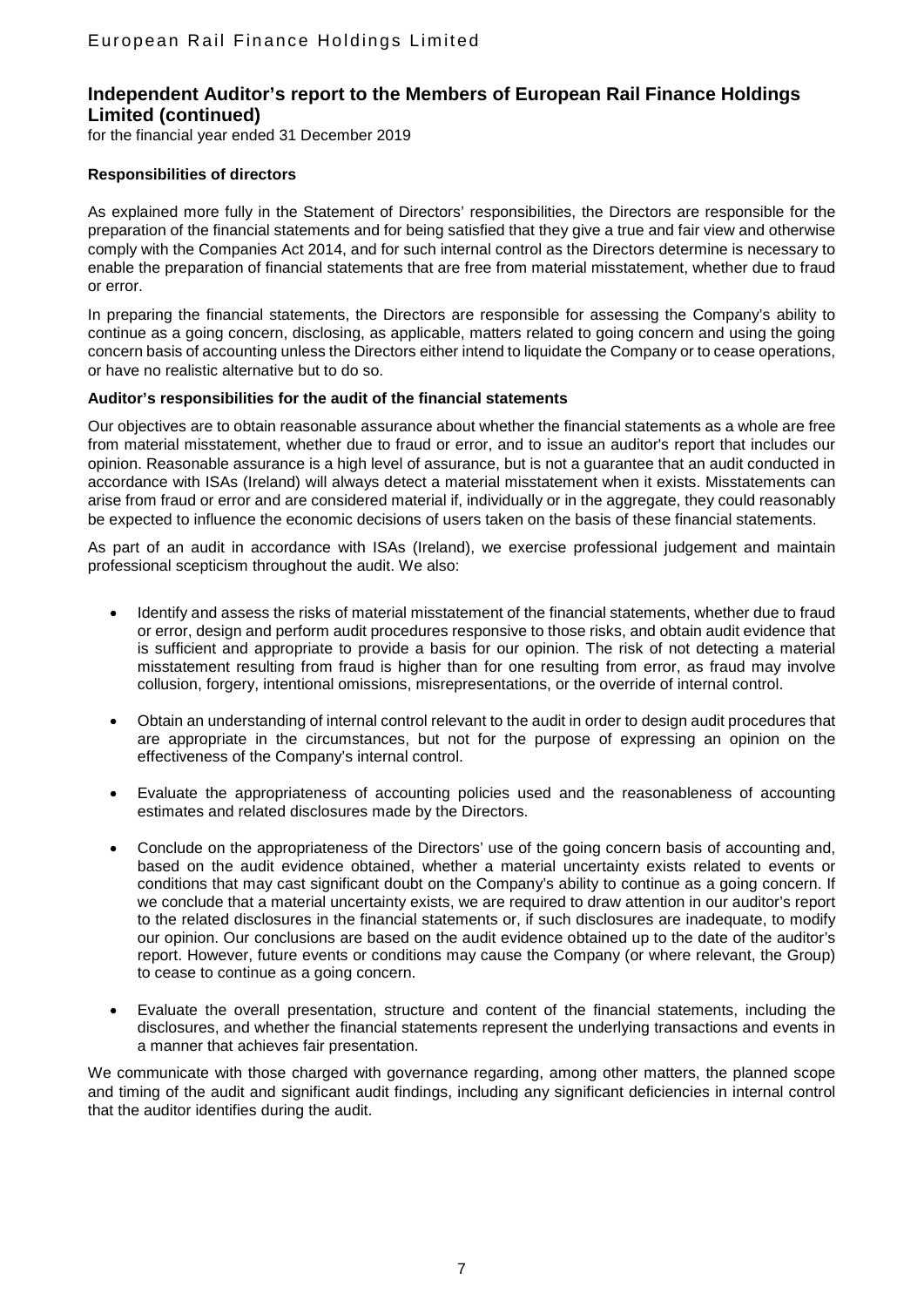# **Independent Auditor's report to the Members of European Rail Finance Holdings Limited (continued)**

for the financial year ended 31 December 2019

## **Auditor's responsibilities for the audit of the financial statements (continued)**

This report is made solely to the Company's members, as a body, in accordance with Section 391 of the Companies Act 2014. Our audit work has been undertaken so that we might state to the Company's members those matters we are required to state to them in an auditor's report and for no other purpose. To the fullest extent permitted by law, we do not accept or assume responsibility to anyone other than the Company and the Company's members as a body, for our audit work, for this report, or for the opinions we have formed.

## **Report on other legal and regulatory requirements**

## **Opinion on other matters prescribed by the Companies Act 2014**

Based solely on the work undertaken in the course of the audit, we report that:

- We have obtained all the information and explanations which we consider necessary for the purposes of our audit.
- In our opinion the accounting records of the Company were sufficient to permit the financial statements to be readily and properly audited.
- The financial statements are in agreement with the accounting records.
- In our opinion the information given in the Directors' report is consistent with the financial statements and the Directors' report has been prepared in accordance with the Companies Act 2014.

## **Matters on which we are required to report by exception**

Based on the knowledge and understanding of the Company and its environment obtained in the course of the audit, we have not identified material misstatements in the Directors' report.

We have nothing to report in respect of the provisions in the Companies Act 2014 which require us to report to you if, in our opinion, the disclosures of directors' remuneration and transactions specified by law are not made.

Maklon Clarged

Makhan Chahal ACA (Senior Statutory Auditor) For and on behalf of Deloitte LLP Statutory Auditor London United Kingdom

27 April 2020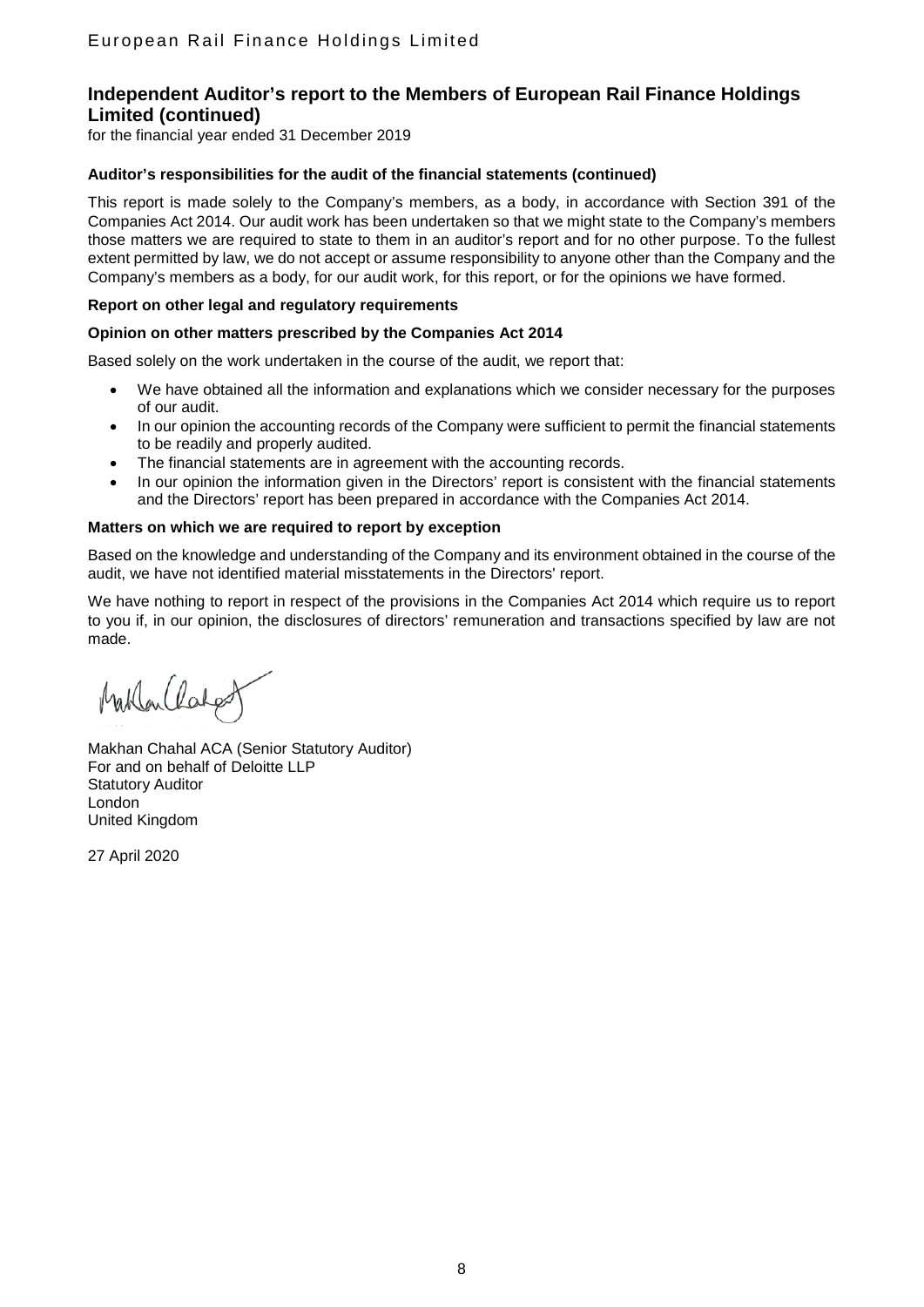# **Income statement**

for the financial year ended 31 December 2019

|                               | <b>Note</b> | 2019<br>£'000 | 2018<br>£'000 |
|-------------------------------|-------------|---------------|---------------|
| Finance income                | 4           | 1.948         | 224           |
| Finance expense               | 5           | (495)         | (631)         |
| Dividend income               | 6           |               | 35,000        |
| Administrative expense        | 7           | (5)           | (6)           |
| Profit before tax             |             | 1,448         | 34,587        |
| Income tax charge             | 8           | (369)         | (14)          |
| Profit for the financial year |             | 1,079         | 34,573        |

There were no discontinued or discontinuing operations during the financial year.

The notes on pages 13 to 24 form an integral part of these financial statements.

#### **Statement of comprehensive income**

for the financial year ended 31 December 2019

There has been no comprehensive income or expense other than the profit for the financial year as shown above (2018: £nil).

The financial statements were approved by the Board of Directors and authorised for issue on 27 April 2020. They were signed on its behalf by:

racel

**M B Kenny A J Wesson**<br>Director **CONFIDENTIAL CONFIDENTIAL CONFIDENT**<br>Director

Director Director

Company registration number IR443562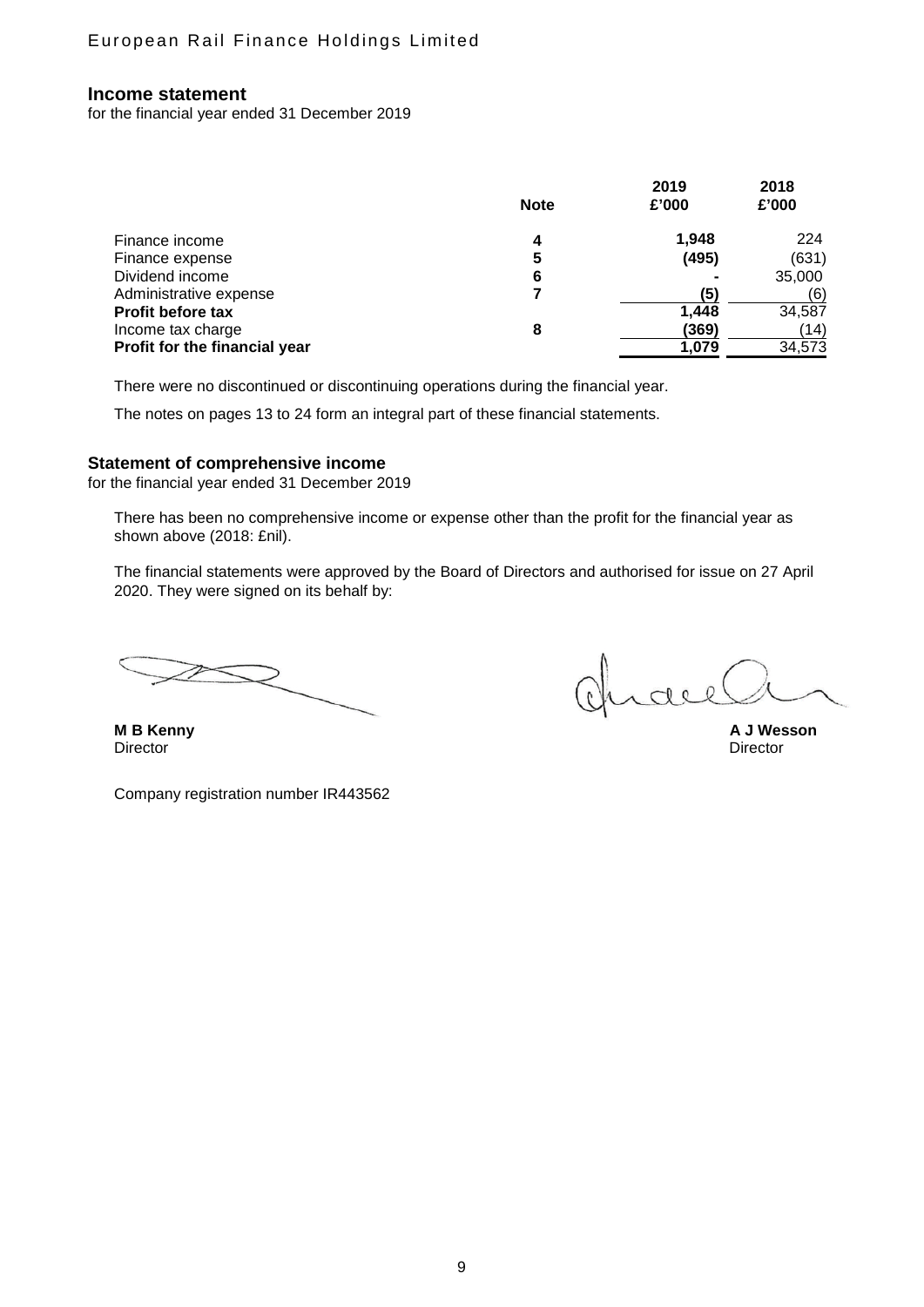# **Statement of financial position**

as at 31 December 2019

| <b>Assets</b>                       | <b>Note</b> | 2019<br>£'000 | 2018<br>£'000 |
|-------------------------------------|-------------|---------------|---------------|
| <b>Non-current assets</b>           |             |               |               |
| Investment in subsidiaries          | 9           |               |               |
|                                     |             | 86,011        | 86,011        |
| Amounts owed by group undertaking   | 10          | 283,451       | 373,688       |
|                                     |             | 369,462       | 459,699       |
| <b>Current assets</b>               |             |               |               |
| Current tax asset                   |             |               | 17            |
| <b>Total assets</b>                 |             | 369,462       | 459,716       |
|                                     |             |               |               |
| <b>Liabilities and equity</b>       |             |               |               |
| <b>Current liabilities</b>          |             |               |               |
| Trade and other payables            | 11          | 45            | 47            |
| Current tax                         |             | 369           |               |
|                                     |             | 414           | 47            |
| <b>Non-current liabilities</b>      |             |               |               |
| Borrowings                          | 12          | 49,500        | 49,500        |
| <b>Total liabilities</b>            |             | 49,914        | 49,547        |
| <b>Equity</b>                       |             |               |               |
| Share capital                       | 14          | 500           | 500           |
| Capital contribution                |             | 125,000       | 125,000       |
| Retained earnings                   |             | 194,048       | 284,669       |
| <b>Total equity</b>                 |             | 319,548       | 410,169       |
|                                     |             |               |               |
| <b>Total equity and liabilities</b> |             | 369,462       | 459,716       |

The notes on pages 13 to 24 form an integral part of these financial statements.

The financial statements were approved by the Board of Directors and authorised for issue on 27 April 2020. They were signed on its behalf by:

Director Director

rail

**M B Kenny A J Wesson**<br>Director **A J Wesson** 

Company registration number IR443562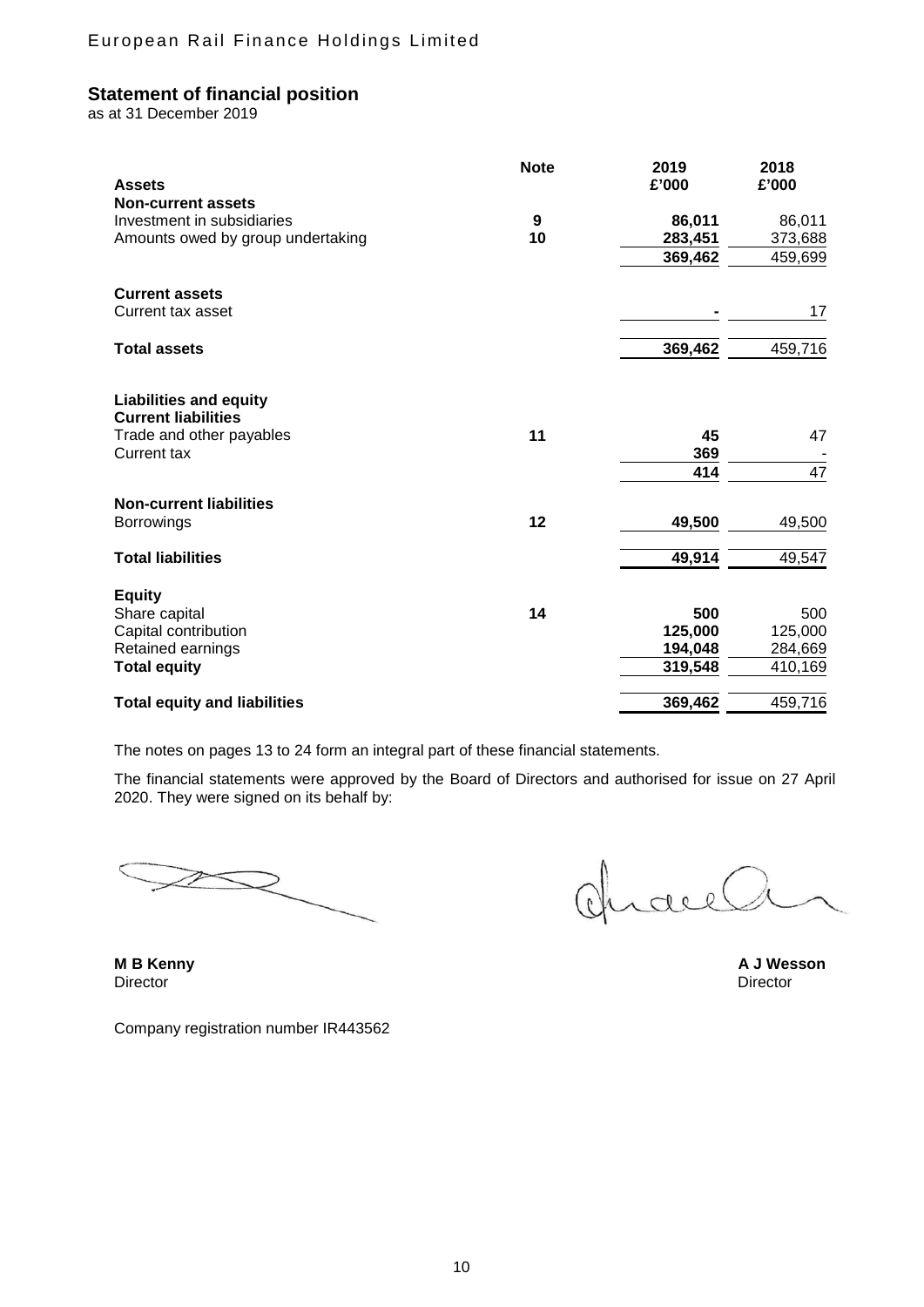# **Statement of cash flows**

for the financial year ended 31 December 2019

|                                                                                            | <b>Note</b> | 2019<br>£'000 | 2018<br>£'000 |
|--------------------------------------------------------------------------------------------|-------------|---------------|---------------|
| Cash flow from operating activities                                                        |             |               |               |
| Profit before tax                                                                          |             | 1,448         | 34,587        |
| Adjustment for:                                                                            |             |               |               |
| - Finance income                                                                           | 4           | (1,948)       | (224)         |
| - Finance expense                                                                          | 5           | 495           | 631           |
| - Dividend income                                                                          | 6           |               | (35,000)      |
| Operating cash flow before changes in working capital                                      |             | (5)           | (6)           |
| Decrease in trade and other payables                                                       | 11          | (2)           |               |
| Cash flow (utilised)/generated by operating activities                                     |             | (7)           | (6)           |
| Group relief received                                                                      |             | 17            |               |
| Net cash generated by operating activities                                                 |             | 10            | (5)           |
| Cash flow from investing activities<br>Movement on amounts due from Eversholt Rail Limited | 13          | 92,185        | (373, 464)    |
| Dividend received                                                                          | 6           |               | 35,000        |
| Dividend received - part recovery of investment in subsidiary                              | 6           |               | 431,500       |
| Net cash generated by investing activities                                                 |             | 92,185        | 93,036        |
| Cash flow from financing activities                                                        |             |               |               |
| Movement on amounts due to Eversholt Rail Limited                                          |             |               | (2,536)       |
| Fixed rate preference share interest paid                                                  | 13          | (495)         | (495)         |
| Dividends paid on ordinary shares                                                          | 6           | (91, 700)     | (90,000)      |
| Net cash utilised in financing activities                                                  |             | (92,195)      | (93,031)      |
|                                                                                            |             |               |               |
| Net movement in cash and cash equivalents                                                  |             |               |               |
| Cash and cash equivalents at the beginning of the financial year                           |             |               |               |
| Cash and cash equivalents at the end of the financial year                                 |             |               |               |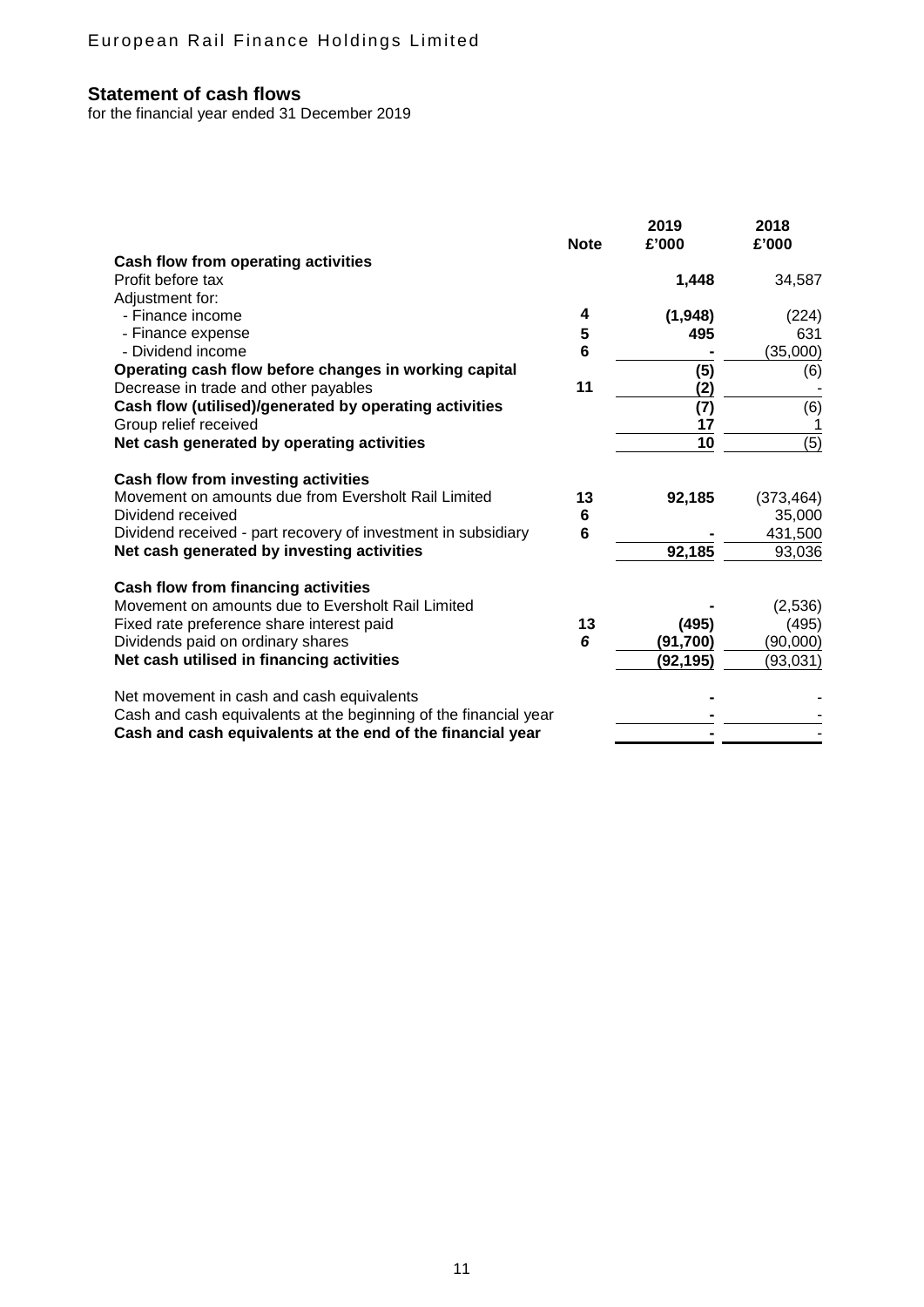# **Statement of changes in equity**

for the financial year ended 31 December 2019

|                                    |   | Note Share capital contribution<br>£'000 | <b>Capital</b><br>£'000 | <b>Retained</b><br>earnings<br>£'000 | <b>Total equity</b><br>£'000 |
|------------------------------------|---|------------------------------------------|-------------------------|--------------------------------------|------------------------------|
| Balance at 1 January 2018          |   | 500                                      | 125.000                 | 340,096                              | 465,596                      |
| Total comprehensive income         |   |                                          |                         | 34.573                               | 34,573                       |
| Dividends paid                     | 6 |                                          |                         | (90,000)                             | (90,000)                     |
| <b>Balance at 31 December 2018</b> |   | 500                                      | 125,000                 | 284.669                              | 410,169                      |
| Total comprehensive income         |   |                                          |                         | 1.079                                | 1.079                        |
| Dividends paid                     | 6 |                                          |                         | (91, 700)                            | (91, 700)                    |
| <b>Balance at 31 December 2019</b> |   | 500                                      | 125,000                 | 194,048                              | 319,548                      |

Dividends of £183 per share were paid during the financial year (2018: £180 per share).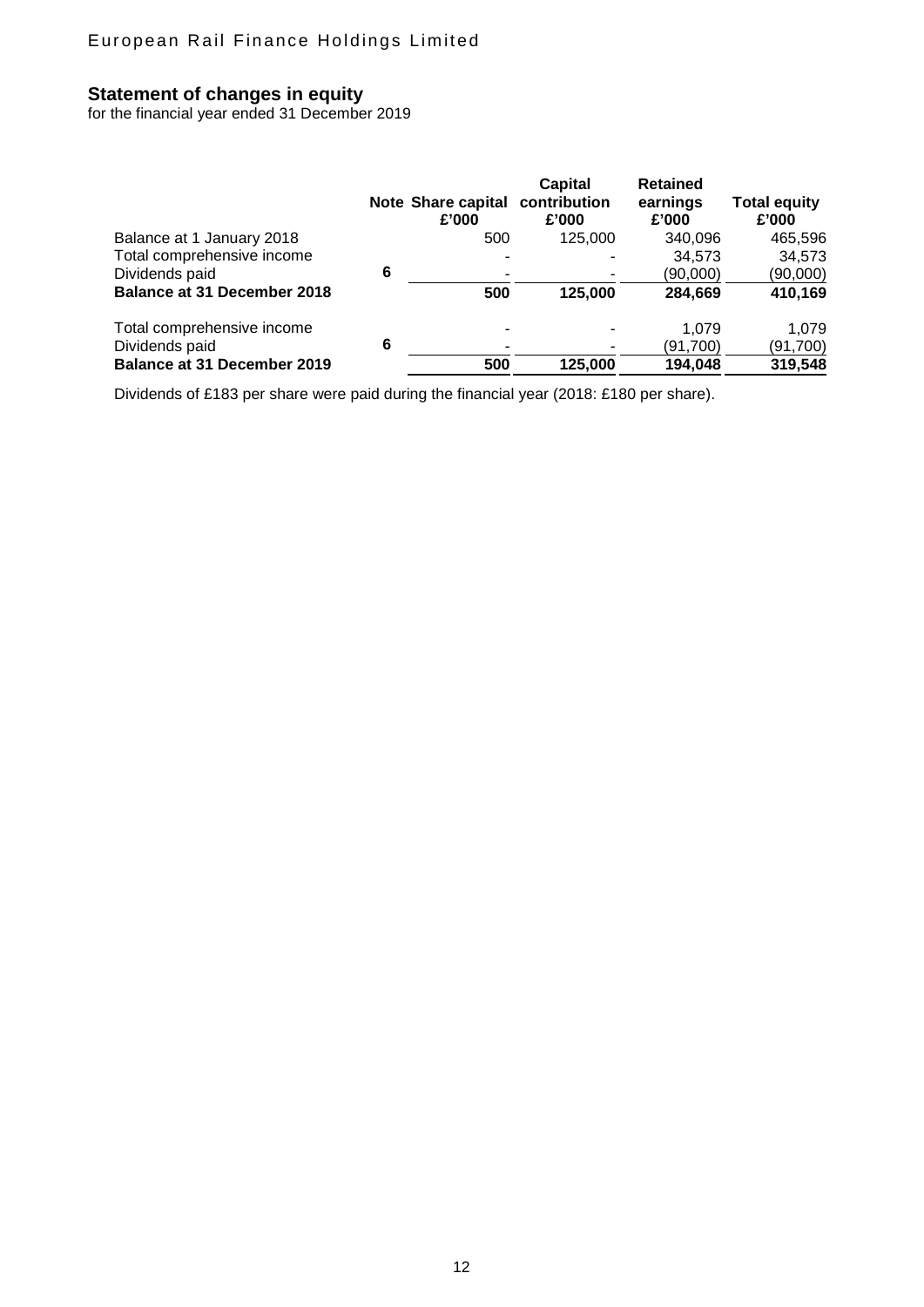# **Notes to the annual financial statements**

for the financial year ended 31 December 2019

## **1 General Information**

European Rail Finance Holdings Limited is a private company incorporated in the Republic of Ireland under the Companies Act 2014 and is limited by shares (see note 14). The registered office of the Company is Riverside One, Sir John Rogerson's Quay, Dublin 2, D02 X576, Ireland.

The place of central management and control of the Company is based in the UK, where the Company is tax resident.

## **2 Basis of Preparation**

These financial statements are presented in sterling being the Company's functional currency. All amounts have been rounded to the nearest thousand, unless otherwise indicated.

The Company is exempt from the requirement to prepare consolidated financial statements by section 293 of the Companies Act 2014. These financial statements present information about the Company as an individual undertaking.

## **2.1 Compliance with IFRSs**

The financial statements of the Company have been prepared on the historical cost basis. These financial statements have been prepared in accordance with IFRSs as issued by the International Accounting Standards Board ("IASB") and as endorsed by the European Union ("EU"). EU-endorsed IFRSs may differ from IFRSs as issued by the IASB if, at this point in time, new or amended IFRSs have not been endorsed by the EU. At 31 December 2019, there were no unendorsed standards effective for the financial year ended 31 December 2019 affecting these financial statements, and there was no difference between IFRSs endorsed by the EU and IFRSs issued by the IASB in terms of their application to the Company. Accordingly, the financial statements of the Company for the financial year ended 31 December 2019 are prepared in accordance with IFRSs as issued by the IASB and endorsed by the EU.

IFRSs comprise accounting standards issued by the IASB and its predecessor body as well as interpretations issued by the IFRS Interpretations Committee and its predecessor body.

## **2.2 Standards and Interpretations issued by the IASB**

During the financial year, the Company adopted the following interpretations and amendments to standards which had no material effect on the financial statements:

- Amendments to IAS 19: Plan Amendment, Curtailment or Settlement;
- Amendments to IAS 28: Long-term Interests in Associates and Joint Ventures;
- IFRIC 23 Uncertainty over Income Tax Treatments;
- Amendments to IFRS 9: Prepayment Features with Negative Compensation;
- Annual Improvements to IFRS Standards 2015-2017 Cycle; and
- IFRS 16 Leases.

At 31 December 2019, a number of standards and amendments to standards have been issued by the IASB, which are not effective for the Company's financial statements as at 31 December 2019. The following adopted IFRSs have been issued but have not been applied by the Company in these financial statements. They are applicable for periods beginning on or after 1 January 2020 and are not anticipated to have a material impact on the financial statements. Amendments to IFRS 3 Business Combinations

- Amendments to IFRS 3: Business Combinations:
- Amendments to IFRS 9, IAS 39 and IFRS 7: Interest Rate Benchmark Reform;
- Amendments to IAS 1 and IAS 8: Definition of Material; and
- Amendments to References to the Conceptual Framework in IFRS Standards.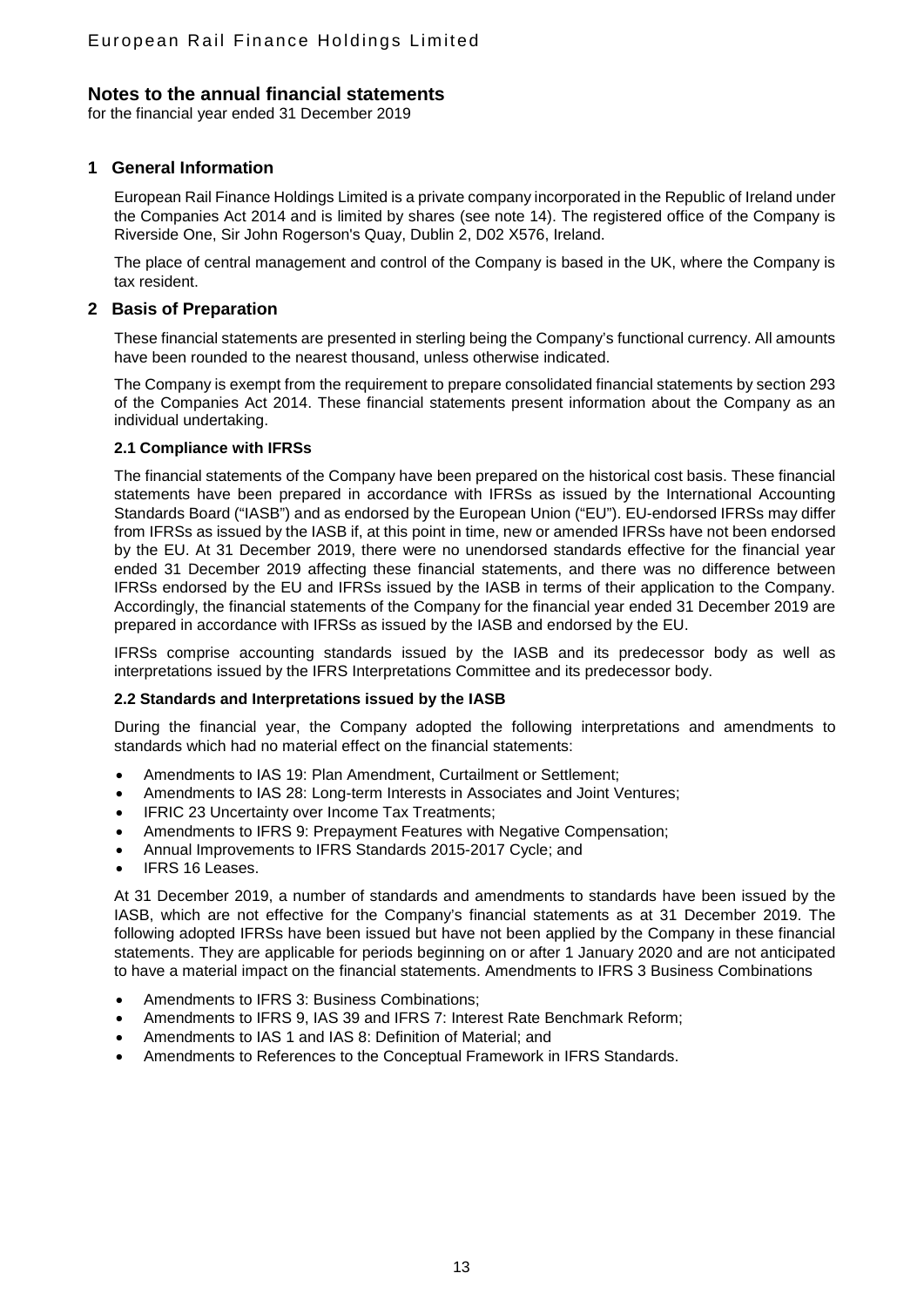for the financial year ended 31 December 2019

# **2 Basis of Preparation (continued)**

## **2.3 Going concern**

The Company's business activities, together with the factors likely to affect its future development, performance and position as well as the financial position of the Company, its cash flows, liquidity position and the borrowing facilities, are described in the Directors' Report. In addition, note 16 to the financial statements includes the Company's objectives, policies and processes for managing its capital; its financial risk management objectives; details of its financial instruments; and its exposures to credit risk and liquidity risk.

These financial statements have been prepared on a going concern basis which presumes that the Company has adequate resources to remain in operation and that the Directors intend it to do so for at least one year from the date of the financial statements are signed. The Company is part of a larger group and participates in the Group's centralised treasury arrangements and so shares banking arrangements with its parent and fellow subsidiaries. The Company is expected to continue to be in a position to obtain finance via intercompany loans to operate for the foreseeable future. In completing this analysis the Directors have considered the commitment and ability of the Group to continue provide such finance.

Notwithstanding the extraordinary circumstances brought about by the COVID-19 crisis, the Directors are satisfied at this stage that the Company and Group's forecasts and projections, taking into account reasonable possible changes in trading performance and other uncertainties, together with the Group's cash position and access to the revolving credit facility show that the Company and Group are able to operate within its current facilities for the foreseeable future. However, given the recent COVID-19 pandemic, which has seen widespread humanitarian and economic disruption across the globe, a degree of operational disruption has inevitably been experienced across the Group and alternative working practices have been introduced in mitigation.

COVID-19 will cause widespread economic disruption but its impact should be temporary. The Group has reasonable diversity within its revenue streams and is supported by the UK Government's Emergency Management Arrangements which guarantee funds to its customers, the Train Operating Companies, which underpin the Group's revenues for the period to September 2020. Notwithstanding this, the Directors have materially increased their stress testing to assess the impact that a realistic worse case COVID-19 downside scenario would have. Under this realistic worse case, the Group would remain within borrowing covenants and continue to be able provide financing to its subsidiaries including the Company. The loss of revenue should not impact on the Group's longer-term prospects once business returns to normal. For this reason, the Directors have concluded that it is appropriate to prepare the financial statements on a going concern basis.

## **3 Summary of significant accounting policies**

The principal accounting policies adopted are set out below and have been applied consistently to all years presented in these financial statements, except where noted in relation to standards implemented for the first time in 2019.

#### **3.1 Finance income and expense**

Finance income and expense for all interest bearing non-derivative financial instruments is recognised in "Finance income" and "Finance expense" in the Income statement using the effective interest rate method. The effective interest rate method is a way of calculating the amortised cost of a financial asset or a financial liability and of allocating the interest income or expense over the relevant financial years.

The effective interest rate is the rate that exactly discounts estimated future cash receipts or payments through the expected life of the financial instrument or, where appropriate, a shorter period, to the net carrying amount of the financial asset or financial liability on initial recognition. When calculating the effective interest rate, the Company estimates cash flows considering all contractual terms of the financial instrument but excluding future credit losses.

The calculation includes all amounts paid or received by the Company that are an integral part of the effective interest rate of a financial instrument, including transaction costs and all other premiums or discounts.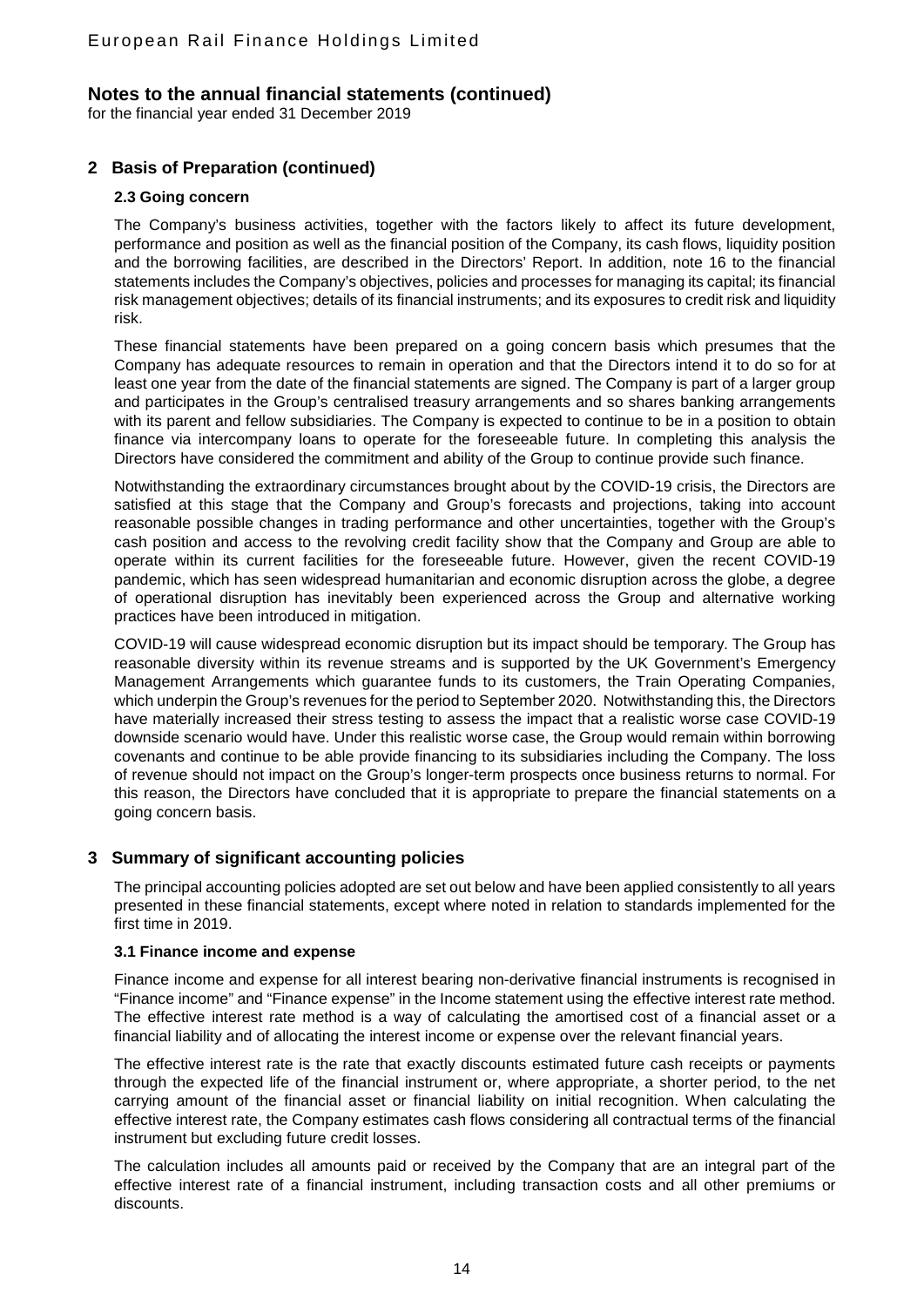for the financial year ended 31 December 2019

## **3 Summary of significant accounting policies (continued)**

## **3.1 Finance income and expense (continued)**

Finance expense also includes interest payable in relation to derivative instruments.

#### **3.2 Income tax**

Income tax comprises current tax and is recognised in the Income statement.

Current tax is the tax expected to be payable on the taxable profit for the financial year, calculated using tax rates enacted or substantively enacted by the end of the reporting financial year and any adjustment to tax payable in respect of previous financial years. Current tax assets and liabilities are offset when the Company intends to settle on a net basis and the legal right to offset exists.

## **3.3 Foreign currencies**

Transactions in foreign currencies are recorded in the functional currency at the rate of exchange prevailing on the date of the transaction.

Monetary assets and liabilities denominated in foreign currencies are translated into the functional currency at the rate of exchange ruling at the end of the reporting financial year. Any resulting exchange differences are included in the Income statement.

Non-monetary assets and liabilities that are measured at historical cost in a foreign currency are translated into the functional currency using the rate of exchange at the date of the initial transaction. Non-monetary assets and liabilities measured at fair value in a foreign currency are translated into the functional currency using the rate of exchange at the date the fair value was determined.

## **3.4 Dividend income**

Dividend income from investments is recognised when the right to receive payment is established.

#### **3.5 Subsidiaries**

The Company classifies investments in entities which it controls as subsidiaries. The Company's investments in subsidiaries are stated at cost being the fair value at acquisition date less any impairment losses. Any impairment loss recognised in prior years shall be reversed through the Income statement if, and only if, there has been a change in the estimates used to determine the recoverable amount of the investment in the subsidiary since the last impairment loss was recognised.

#### **3.6 Financial instruments**

Financial assets and financial liabilities are recognised in the Company's Statement of financial position when the Company becomes a party to the contractual provisions of the instrument.

#### **Classification and measurement**

Financial assets are classified and measured by reference to the business model in which assets are managed and their cash flow characteristics.

The Company holds the following classes of financial instruments:

#### **Amounts owed by group undertaking**

"Amounts owed by group undertaking" is held in order to collect the related contractual cash flows and contain contractual terms that give rise on specified dates to cash flows that are solely payments of principal and interest. It is initially recorded at fair value plus any directly attributable transaction costs and is subsequently measured at amortised cost using the effective interest rate method, less impairment losses.

It is derecognised when either borrowers repay their obligations, or the loan is sold or written off, or substantially all the risks and rewards of ownership are transferred.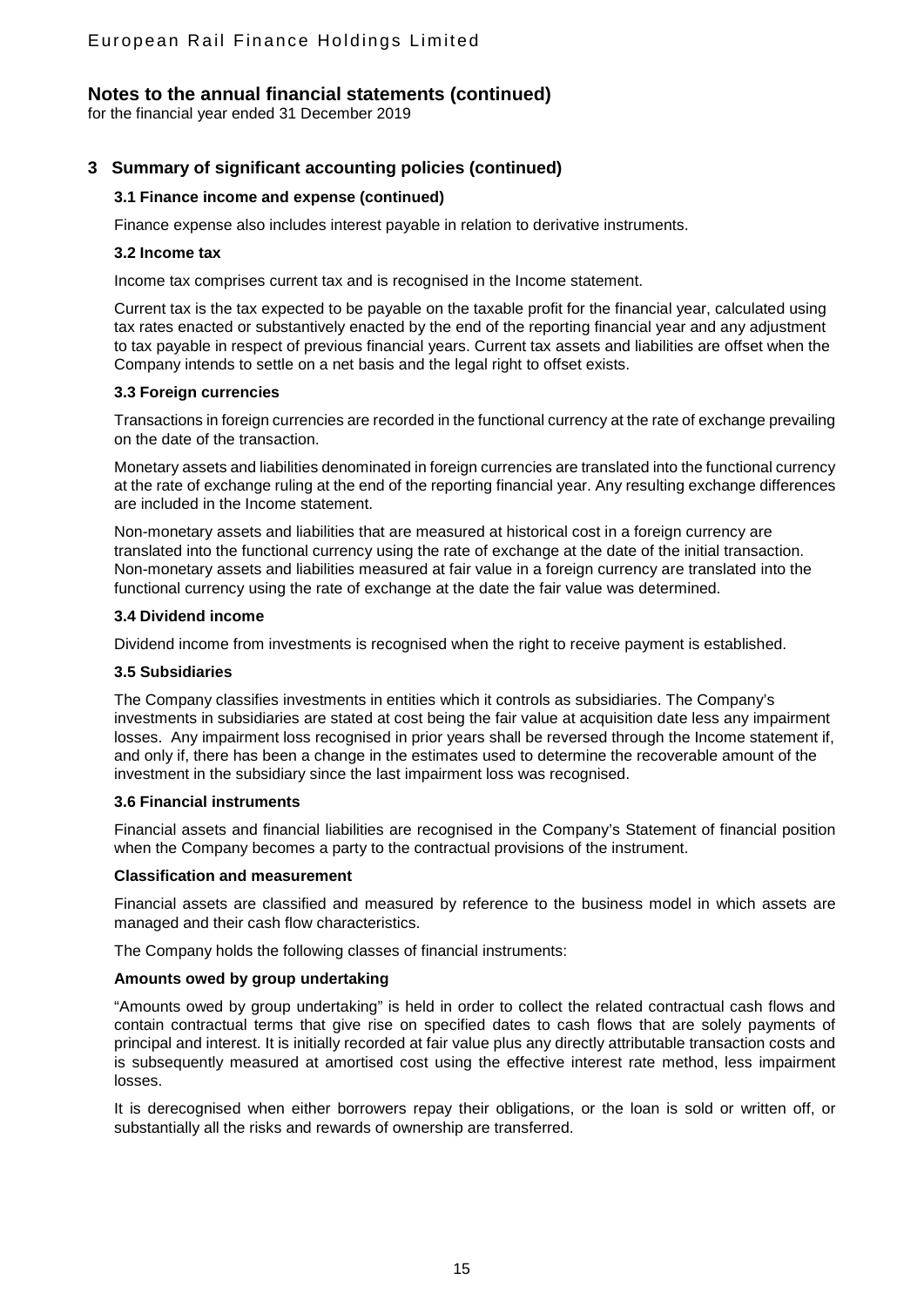for the financial year ended 31 December 2019

## **3 Summary of significant accounting policies (continued)**

## **3.6 Financial instruments (continued)**

#### **Financial liabilities**

Financial liabilities are initially measured at fair value less any transaction costs that are directly attributable to the purchase or issue. Subsequent to initial recognition, financial liabilities are measured at amortised cost using the effective interest rate method. The Company derecognises the financial liability when the obligations specified in the contract expire, are discharged or cancelled.

#### **Impairment of financial assets**

A 12 month expected credit loss ("ECL") allowance is carried for financial assets carried at amortised cost where the credit risk has not increased significantly since the initial recognition. Where credit risk has increased significantly, lifetime ECL allowance will be carried.

Financial assets for which there is objective evidence of impairment, are considered to be in default or otherwise credit-impaired for disclosure purposes.

Financial assets (and the related impairment allowances) are written off, either partially or in full, when there is no realistic prospect of recovery. The amounts written off reflect the proceeds from realisation of any collateral underpinning the asset.

#### **Determination of fair value**

All financial instruments are recognised initially at fair value. In the normal course of business, the fair value of a financial instrument on initial recognition is the transaction price (that is, the fair value of the consideration paid or received).

Subsequent to initial recognition, the fair values of financial instruments measured at fair value that are quoted in active markets are based on bid prices for assets held and offer prices for liabilities issued. When independent prices are not available, fair values are determined by using valuation techniques which refer to observable market data. These include comparison to similar instruments where market observable prices exist, discounted cash flow analysis and other valuation techniques commonly used by market participants.

Where required, fair values are calculated by discounting future cash flows on financial instruments, using equivalent current interest rates.

#### **3.7 Statement of cash flows**

The Statement of cash flows has been prepared on the basis that, with the exception of tax related transactions which are classified under "Operating activities", movements in amounts due from/to group undertakings are shown under the headings of "Investing activities" and "Financing activities" respectively.

#### **3.8 Share capital**

Shares are classified as equity when there is no contractual obligation to transfer cash or other financial assets.

Dividends payable in relation to equity shares are recognised as a liability in the financial year in which they are declared.

#### **3.9 Use of judgements, estimates and assumptions**

In the application of the Company's accounting policies, management are required to make judgements, estimates and assumptions about the carrying amounts of assets and liabilities. The estimates and associated assumptions are based on historical experience and other factors that are considered to be relevant. Actual results may differ from those estimates.

There are no accounting policies that are deemed critical to the Company's results and financial position, in terms of materiality of the items to which the policy is applied, which involve a high degree of judgement and estimation.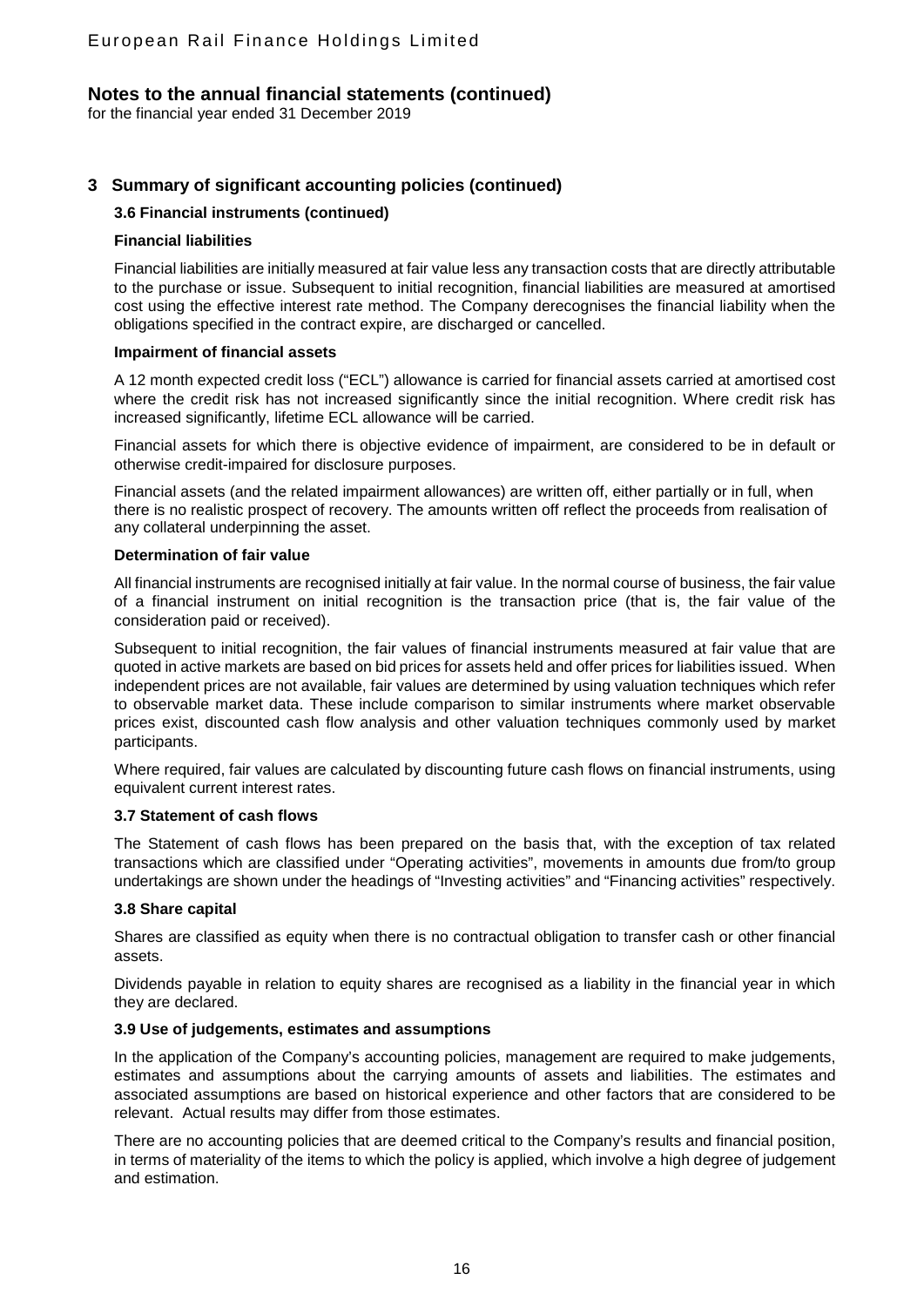for the financial year ended 31 December 2019

## **3 Summary of significant accounting policies (continued)**

### **3.9 Use of judgements, estimates and assumptions (continued)**

There are no sources of estimation uncertainty in the financial year that may have a significant risk of causing material adjustments to the carrying amounts of assets and liabilities within the next financial year.

#### **3.10 Preference shares**

Preference shares are classified as a liability where the holder of these shares has a fixed entitlement to a dividend. The dividend payable is recorded within finance expense.

## **4 Finance income**

|                                                 | 2019  | 2018  |
|-------------------------------------------------|-------|-------|
|                                                 | £'000 | £'000 |
| Interest receivable from Eversholt Rail Limited | 1.948 | 224   |

Finance income represents income on financial assets carried at amortised cost.

#### **5 Finance expense**

|                                            | 2019<br>£'000 | 2018<br>£'000 |
|--------------------------------------------|---------------|---------------|
| Dividend on fixed rate preference shares   | (495)         | (495)         |
| Interest payable to Eversholt Rail Limited |               | (136)         |
|                                            | (495)         | (631)         |

Finance expense represents expense on financial liabilities carried at amortised cost.

## **6 Dividends**

During the financial year, the Company received dividends of £nil (2018 £35,000,000). In 2018, a further dividend of £431,500,000 was received from European Rail Finance (2) Limited, the receipt of which was recorded as a reduction in the cost of investment in European Rail Finance (2) Limited from £431,500,001 to £1.

The Company paid dividends of £91,700,000 during the financial year (2018: £90,000,000).

#### **7 Administrative expense**

Administrative expense includes the following:

|                                                                                                     | 2019<br>£'000 | 2018<br>£'000 |
|-----------------------------------------------------------------------------------------------------|---------------|---------------|
| Fees payable to the Company's auditor for the audit of the Company's<br>annual financial statements | (5)           | (6)           |
|                                                                                                     |               |               |

The Company has no employees and hence no staff costs (2018: £nil).

The Directors have been paid by another group undertaking, Eversholt Rail Limited. No specific charge has been made to the Company in this regard, therefore, the Directors' remuneration is £nil (2018: £nil) and all disclosures relating to sections 305 and 306 of Companies Act 2014 are £nil (2018: £nil).

#### **8 Income tax charge**

|                                  | 2019  | 2018  |
|----------------------------------|-------|-------|
| <b>Current tax</b>               | £'000 | £'000 |
| On current financial year profit | (369) | (16)  |
| On prior financial year profit   |       |       |
| Total income tax charge          | (369) | '14)  |

The UK corporation tax rate for the year ended 31 December 2019 and 31 December 2020 was 19%.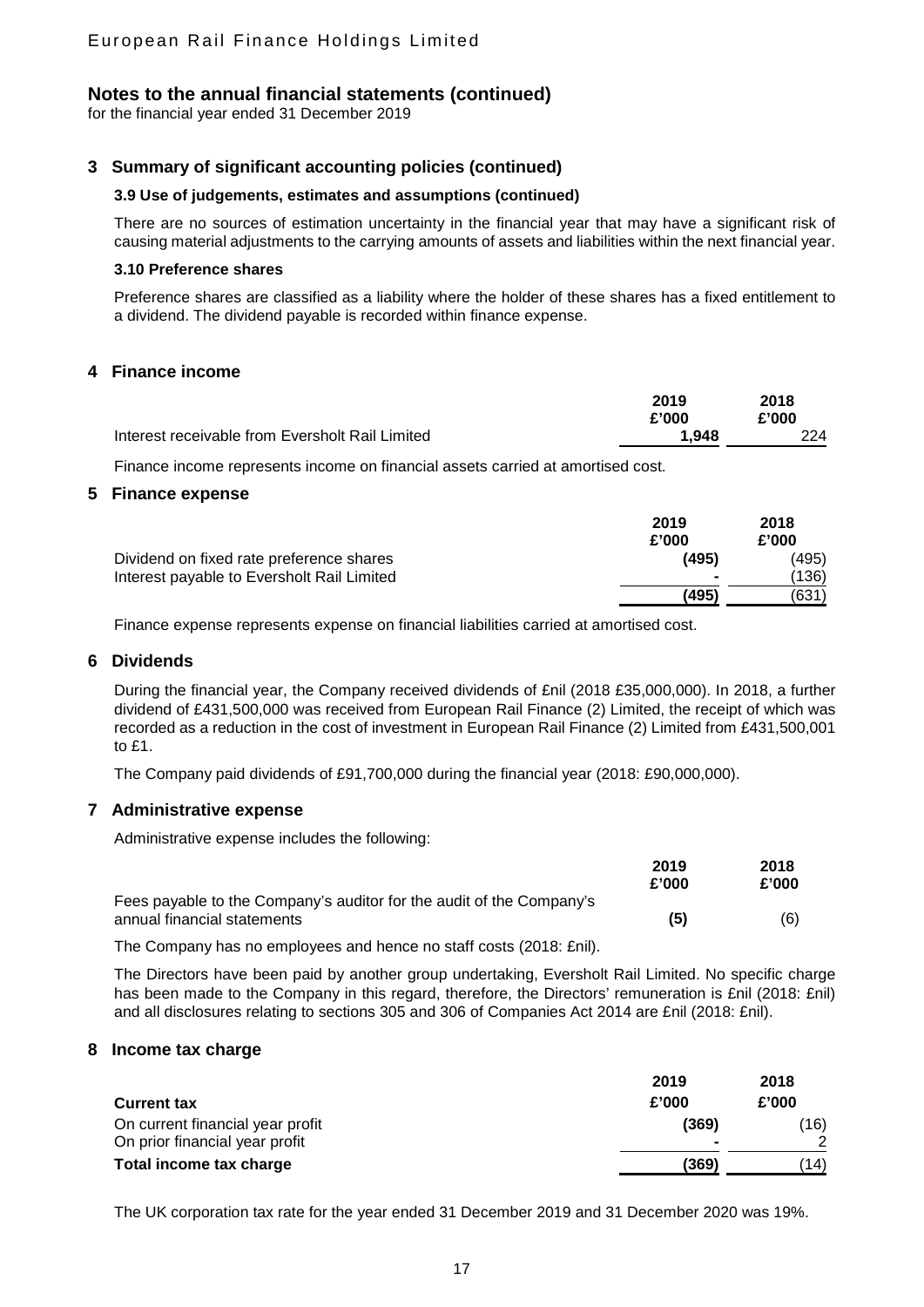for the financial year ended 31 December 2019

## **8 Income tax charge (continued)**

The following table reconciles the tax expense which would apply if all profits had been taxed at the UK corporation tax rate:

|                                                     | 2019  | 2018     |  |
|-----------------------------------------------------|-------|----------|--|
|                                                     | £'000 | £'000    |  |
| Profit before tax                                   | 1.448 | 34,587   |  |
| Taxation at corporation tax rate of 19% (2018: 19%) | (275) | (6, 572) |  |
| Non-taxable (expense)/income                        | (94)  | 6,556    |  |
| Prior financial year adjustment                     |       | 2        |  |
| Income tax charge                                   | (369) | (14)     |  |

## **9 Investments in subsidiaries**

|                     | 2019   | 2018   |
|---------------------|--------|--------|
|                     | £'000  | £'000  |
| Cost at 31 December | 86.011 | 86,011 |

The subsidiary undertakings of the Company at the end of the financial year were:

| <b>Name of Undertaking</b>                         | <b>Class of</b><br>Capital | <b>Country of</b><br>Incorporation | Type of<br>business    | Ownership<br>Percentage<br>2019 | 2018 |
|----------------------------------------------------|----------------------------|------------------------------------|------------------------|---------------------------------|------|
| European Rail Finance Limited*                     | Ordinary<br><b>Shares</b>  | Ireland**                          | Leasing                | 100                             | 100  |
| <b>Eversholt Rail Leasing Limited</b>              | Ordinary<br><b>Shares</b>  | England***                         | Leasing                | 100                             | 100  |
| Eversholt Rail Holdings (UK)<br>Limited*           | Ordinary<br><b>Shares</b>  | England***                         | Investment             | 100                             | 100  |
| Eversholt Rail Limited*                            | Ordinary<br><b>Shares</b>  | England***                         | Management<br>services | 100                             | 100  |
| Eversholt Depot Finance Limited*                   | Ordinary<br><b>Shares</b>  | England***                         | Leasing                | 100                             | 100  |
| Eversholt Rail (365) Limited*                      | Ordinary<br><b>Shares</b>  | England***                         | Leasing                | nil                             | 100  |
| <b>Eversholt Finance Holdings Limited Ordinary</b> | <b>Shares</b>              | England***                         | Investment             | 100                             | 100  |
| Eversholt Funding plc*                             | Ordinary<br>Shares         | England***                         | Financing              | 100                             | 100  |
| European Rail Finance (2) Limited                  | Ordinary<br><b>Shares</b>  | Ireland**                          | Investment             | 100                             | 100  |

\* Indirect subsidiaries

\*\* Registered office: Riverside One, Sir John Rogerson's Quay, Dublin 2, D02 X576, Ireland

\*\*\* Registered office: 210 Pentonville Road, London, N1 9JY

Following a deterioration in Class 365's prospects during 2019, a liquidator was appointed to Eversholt Rail (365) Limited on 19 August 2019. Eversholt Rail (365) Limited was subject to a separate financing structure and established prior to privatisation in the 1990s. Being ring-fenced in this way, its current financial situation has no bearing upon any fellow subsidiary or parent undertaking, other than in relation to intercompany receivables. With effect from this date, the Company no longer controls Eversholt Rail (365) Limited.

Eversholt Rail Holdings (UK) Limited was dissolved on 4 February 2020.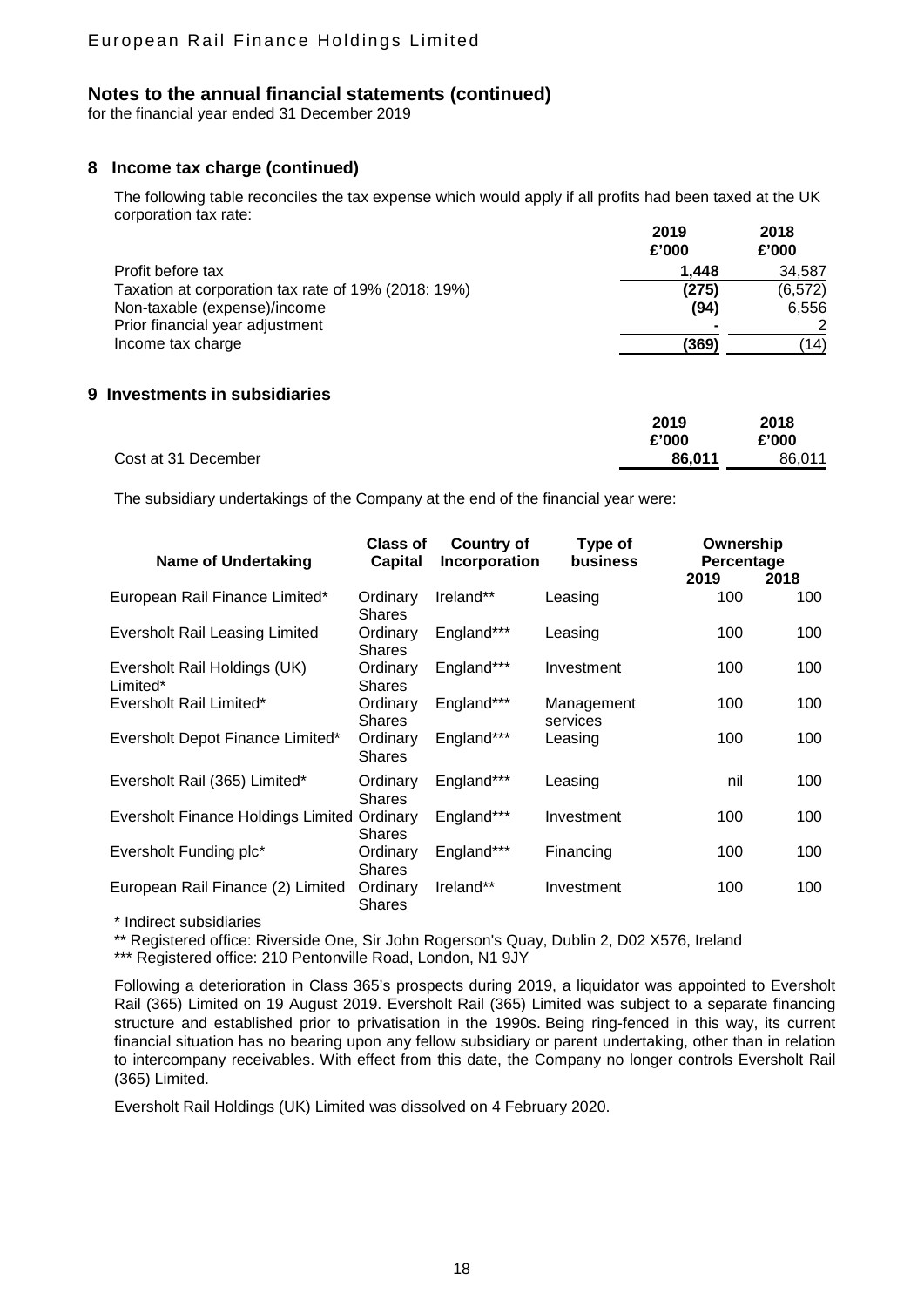for the financial year ended 31 December 2019

## **10 Amounts owed by group undertaking**

|                        | 2019    | 2018    |
|------------------------|---------|---------|
| Non-current            | £'000   | £'000   |
| Eversholt Rail Limited | 283.451 | 373.688 |

The intercompany loan to Eversholt Rail Limited is classified as non-current as it is repayable on 4 November 2023. Borrowing entities may prepay and withdraw loans until the repayment date. Interest on the loan is receivable monthly at LIBOR, less margin.

It is anticipated that LIBOR will be replaced or discontinued after the end of 2021, as part of global financial regulators' project to reform interest rate benchmarks. The Company will therefore re-negotiate and/or otherwise amend to accommodate such change in benchmarks, where related instruments mature after 2021.

In preparing the Statement of cash flows, the amounts due from Eversholt Rail Limited have been presented as a "cash flow from investing activities". In the 2018 financial statements, such amounts were presented as "cash flow from financing activities" and hence the current year's comparative has been restated.

## **11 Trade and other payables**

|                                       | 2019  | 2018  |
|---------------------------------------|-------|-------|
|                                       | £'000 | £'000 |
| Accrued interest on preference shares | 42    | 42    |
| Accruals                              |       | 5     |
|                                       | 45    | 47    |

## **12 Borrowings**

|                              | 2019   | 2018   |
|------------------------------|--------|--------|
| <b>Non-current</b>           | £'000  | £'000  |
| Fixed rate preference shares | 49.500 | 49.500 |
|                              | 49.500 | 49,500 |

The fixed rate preference shares, being 49,500,000 fixed rate preference shares of £1 each, are held by Eversholt Investment Limited. Dividends are paid annually at a rate of 1% per annum.

## **13 Reconciliation of assets and liabilities arising from investing and financing activities**

| 31 December 2019<br><b>Investing/financing activities</b><br>attributable to: | <b>As at 31</b><br><b>December</b><br>2018<br>£'000 | <b>Cash Flows</b><br>(receipts)/<br>payments<br>£'000 | Non-cash<br>finance<br>income/<br>(expense)<br>£'000 | <b>As at 31</b><br><b>December</b><br>2019<br>£'000 |
|-------------------------------------------------------------------------------|-----------------------------------------------------|-------------------------------------------------------|------------------------------------------------------|-----------------------------------------------------|
| <b>Assets</b><br>Amounts owed by group undertaking<br>Eversholt Rail Limited  | 373,688                                             | (92,185)                                              | 1,948                                                | 283,451                                             |
| Liabilities<br>Fixed rate preference shares                                   | (49,500)                                            | 495                                                   | (495)                                                | (49,500)                                            |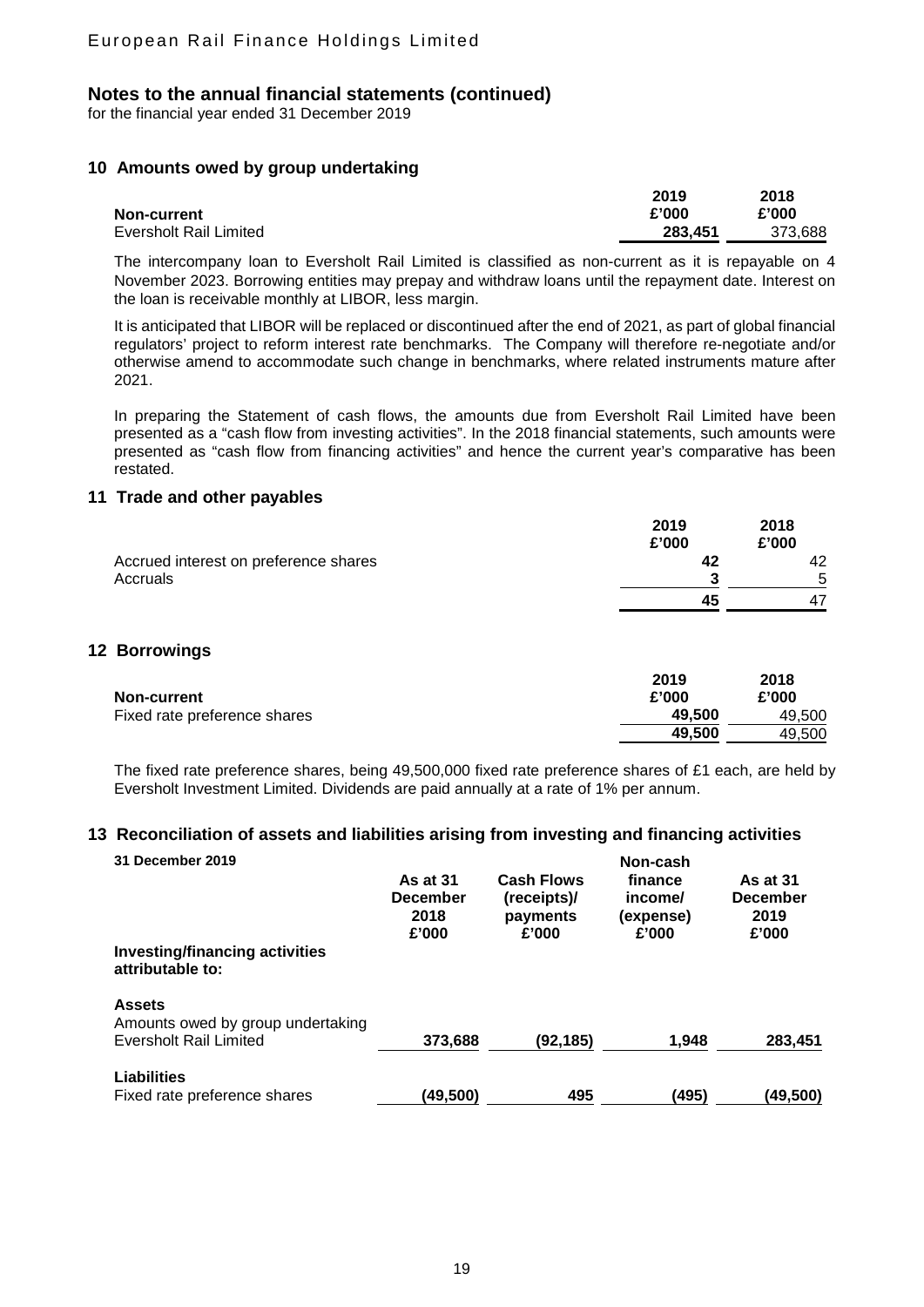for the financial year ended 31 December 2019

## **13 Reconciliation of assets and liabilities arising from investing and financing activities (continued)**

| 31 December 2018                                          | <b>As at 31</b><br><b>December</b><br>2017<br>£'000 | <b>Cash Flows</b><br>payments<br>£'000 | Non-cash<br>finance<br>income/<br>(expense)<br>£'000 | <b>As at 31</b><br><b>December</b><br>2018<br>£'000 |
|-----------------------------------------------------------|-----------------------------------------------------|----------------------------------------|------------------------------------------------------|-----------------------------------------------------|
| <b>Investing/financing activities</b><br>attributable to: |                                                     |                                        |                                                      |                                                     |
| <b>Assets</b><br>Amounts owed by group undertaking        |                                                     |                                        |                                                      |                                                     |
| Eversholt Rail Limited                                    |                                                     | 373,464                                | 224                                                  | 373,688                                             |
| <b>Liabilities</b>                                        |                                                     |                                        |                                                      |                                                     |
| <b>Eversholt Rail Limited</b>                             | (2,400)                                             | 2,536                                  | (136)                                                |                                                     |
| Fixed rate preference shares                              | (49,500)                                            | 495                                    | (495)                                                | (49,500)                                            |
|                                                           | (51,900)                                            | 3,031                                  | (631)                                                | (49,500)                                            |
| 14 Share capital                                          |                                                     |                                        |                                                      |                                                     |
|                                                           |                                                     |                                        | 2019<br>£'000                                        | 2018<br>£'000                                       |
| <b>Authorised</b>                                         |                                                     |                                        |                                                      |                                                     |
| Ordinary shares of £1 each                                |                                                     |                                        | 50,500                                               | 50,500                                              |
| Issued, allotted, called up and fully paid                |                                                     |                                        |                                                      |                                                     |

The holders of ordinary shares are entitled to attend and vote at annual general meetings and receive dividends as and when declared.

Ordinary shares of £1 each **500** 500

Additionally, the Company has authorised, issued and fully paid 49,500,000 fixed rate perferance shares of £1 each classed as borrowings.

## **15 Fair value of financial assets and liabilities**

There are no material differences between the carrying value and the fair value of financial assets and liabilities as at 31 December 2019 and 31 December 2018.

## **16 Risk management**

The Company has exposure to the following types of risk arising from its use of financial instruments: capital risk, credit risk, liquidity risk and market risk. In addition, the Company is exposed to the risk of diminution in the value of the investment in its subsidiaries. Market risk includes foreign exchange risk and interest rate risk.

Sources of estimation uncertainty that have a significant risk of causing a material adjustment to the carrying amounts of assets and liabilities within the next financial year are disclosed in note 3.9.

The management of all risks which are significant, together with the quantitative disclosures not already included elsewhere in the financial statements, is described in this note.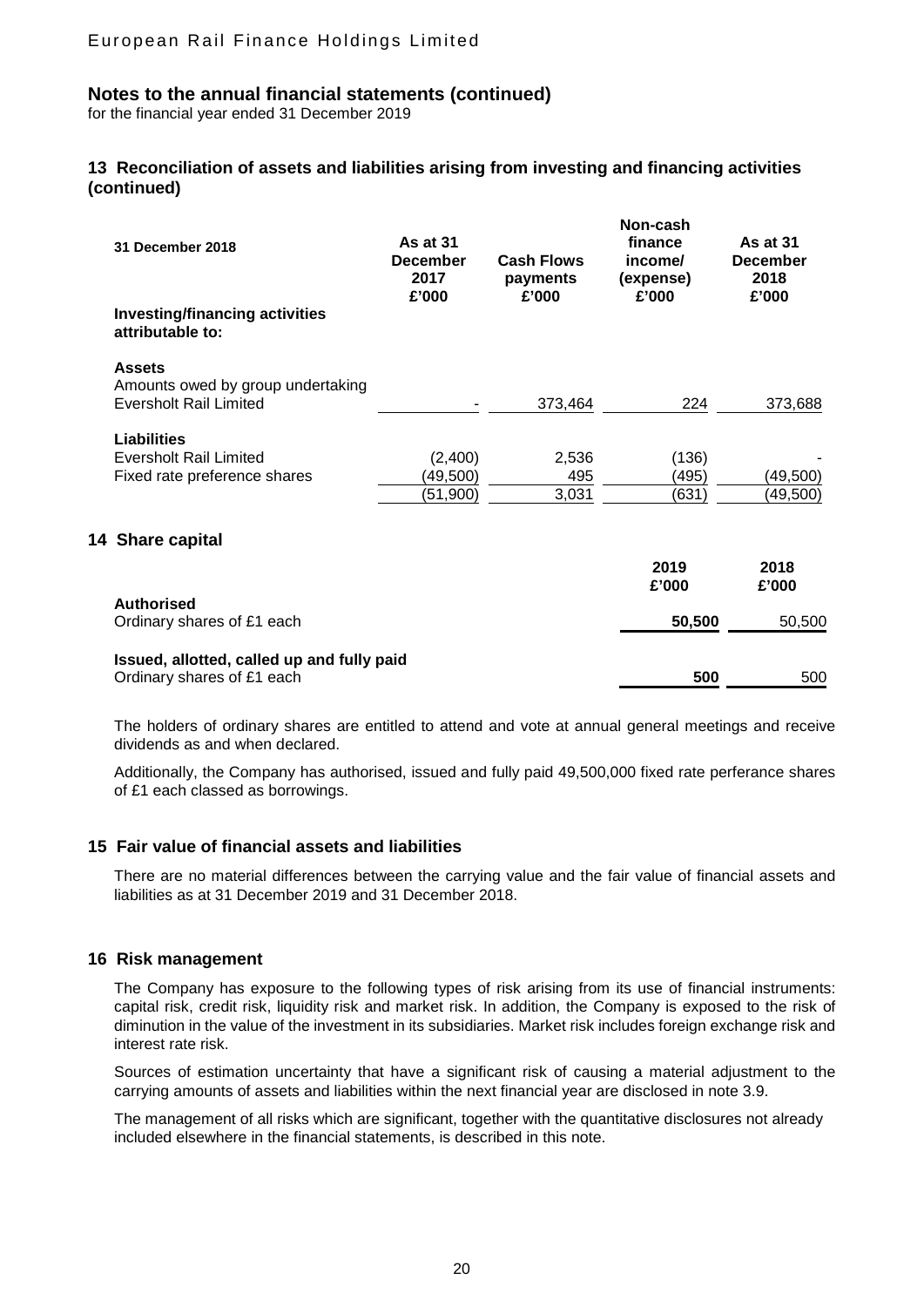for the financial year ended 31 December 2019

## **16 Risk management (continued)**

#### **16.1 Capital risk management**

The Board actively monitors the capital structure of the Company to ensure that it is able to continue as a going concern and can generate attractive and predictable returns for shareholders and benefits for other stakeholders. Consideration is given to the availability, cost and risks associated with each class of capital.

The capital structure of the Company consists principally of borrowings and equity from its immediate parent.

The Company is not subject to any externally imposed capital requirements.

## **16.2 Credit risk management**

Credit risk is the risk of financial loss if a counterparty fails to meet its obligations under a contract. The Company's principal credit exposure arises from the ability of its counterparties to service their obligations under the lending arrangements.

The Company monitors the exposure to Eversholt Rail Limited on a regular basis. This includes considering the borrower's ability to service its obligations to the Company and other creditors, having regards to past, current and future circumstances.

The loan is performing in accordance with the terms of the arrangement i.e. all payments to date as well as those expected in the future, have been made/are expected to be made in accordance with the underlying contractual terms. No part of the financial asset is credit impaired or overdue or in default. For these purposes, the Company defines "default" as where the obligor has failed to meet its obligations under the contract and "credit impaired" where there is objective evidence as to a credit event for the obligor. The definition has been applied historically by the Company and is regarded as appropriate having regard toteh nature of the Company's exposure and past experience.

The carrying value of the loan receivable represents the Company's maximum credit exposure to the borrower.

In light of the above, the Company has determined that no ECL allowance is required in relation to its loan receivable. This reflects the Company's assessment of the borrower's risk and exposure, together with nature of recourse to which the lender and borrower would have access in the event of a potential issue.

#### **16.3 Liquidity risk management**

Liquidity risk is the risk that the Company will not be able to meet its financial obligations as they fall due.

The Company monitors its cash flow requirements on a daily basis and compares expected cash flow obligations with expected cash flow receipts to ensure they are appropriately aligned. Cash is managed on a consolidated basis across the Group which enables the Company to borrow funds from another group undertaking to meet any shortfall. Conversely, the Company lends any surplus funds to other group undertakings. Liquidity is further under-pinned by the ability of certain group undertakings to borrow under a £600m revolving credit facility which matures on 4 November 2023 and lend proceeds to the Company.

Undiscounted cash flows in respect of financial assets and financial liabilities are analysed below by their contractual due date, including estimated interest cash flows where appropriate: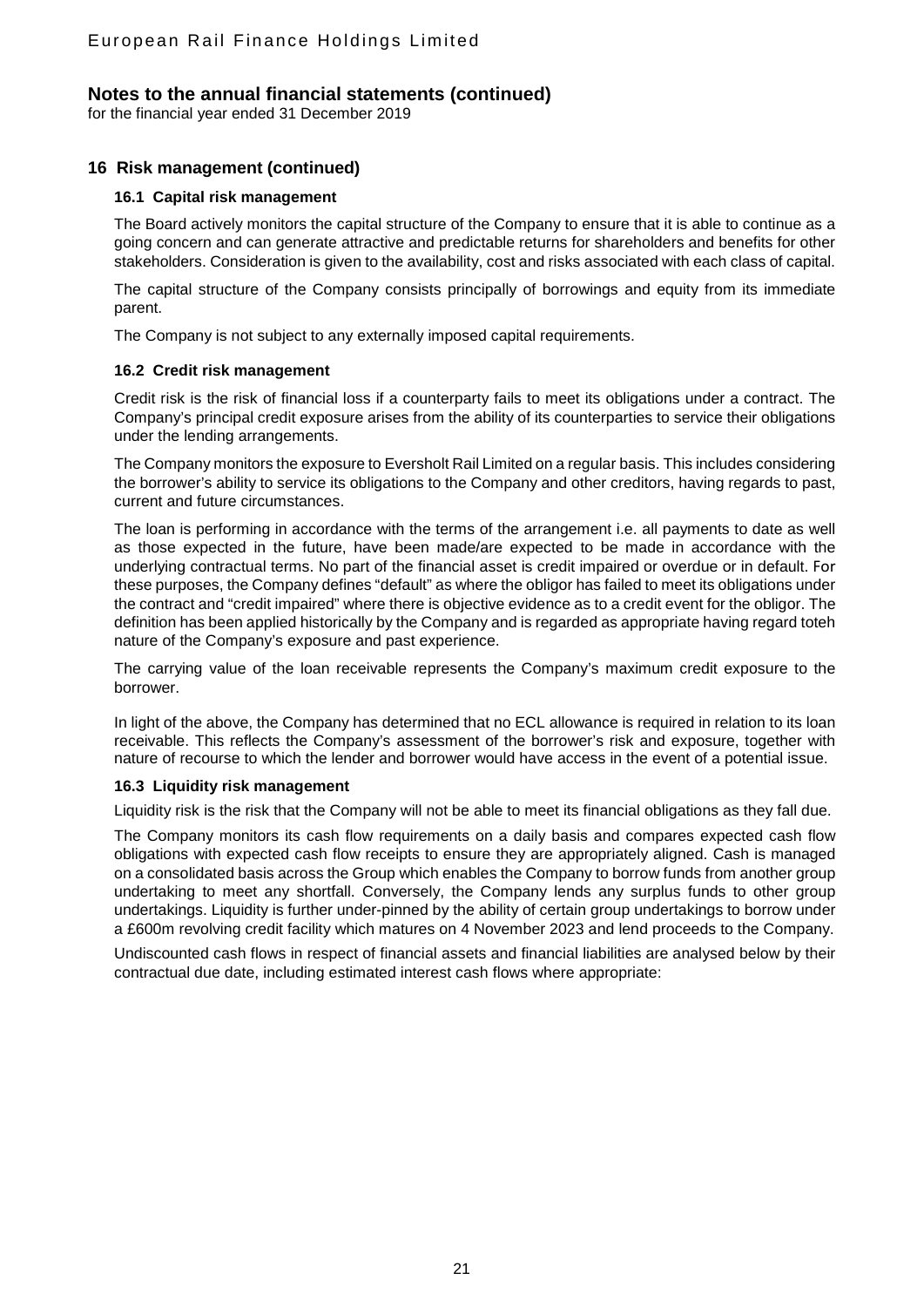for the financial year ended 31 December 2019

## **16 Risk management (continued)**

## **16.3 Liquidity risk management (continued)**

|                                    | Carrying<br>value<br>£'000 | <b>Contractual</b><br>cash flows<br>£'000 | On demand<br>£'000 | Due within<br>1 year<br>£'000 | Due between<br>1-5 years<br>£'000 | Due after<br>5 years<br>£'000 |
|------------------------------------|----------------------------|-------------------------------------------|--------------------|-------------------------------|-----------------------------------|-------------------------------|
| 31 December 2019                   |                            |                                           |                    |                               |                                   |                               |
| <b>Financial Assets</b>            |                            |                                           |                    |                               |                                   |                               |
| Amortised cost                     |                            |                                           |                    |                               |                                   |                               |
| Amounts owed by group              | 283,451                    | 283,451                                   |                    |                               | 283,451                           |                               |
| <b>Financial liabilities</b>       |                            |                                           |                    |                               |                                   |                               |
| Amortised cost                     |                            |                                           |                    |                               |                                   |                               |
| Trade and other payables           | 45                         | 45                                        |                    | 45                            |                                   |                               |
| Preference shares                  | 49,500                     | 49,500                                    |                    |                               | 49,500                            |                               |
|                                    | 49,545                     | 49,545                                    |                    | 45                            | 49,500                            |                               |
| <b>Total financial instruments</b> | 233,906                    | 233,906                                   |                    | (45)                          | 233,951                           |                               |
| 31 December 2018                   |                            |                                           |                    |                               |                                   |                               |
| <b>Financial Assets</b>            |                            |                                           |                    |                               |                                   |                               |
| Amorised cost                      |                            |                                           |                    |                               |                                   |                               |
| Amounts owed by group undertaking  | 373,688                    | 373,688                                   |                    |                               | 373,688                           |                               |
| <b>Financial liabilities</b>       |                            |                                           |                    |                               |                                   |                               |
| Amortised cost                     |                            |                                           |                    |                               |                                   |                               |
| Trade and other payables           | 47                         | 47                                        |                    | 47                            |                                   |                               |
| Preference shares                  | 49,500                     | 49,500                                    |                    |                               | 49,500                            |                               |
|                                    | 49,547                     | 49,547                                    |                    | 47                            | 49,500                            |                               |
| <b>Total financial instruments</b> | 324,141                    | 324,141                                   |                    | (47)                          | 324,188                           |                               |

Undiscounted cash flows in respect of the intercompany loan with Eversholt Rail Limited include the principal amount due to the uncertainty of intercompany movements and of interest estimation. Interest on intercompany loans is settled as part of intercompany cash movements.

#### **16.4 Market risk management**

The Company is not exposed to foreign exchange risk on its financial assets and financial liabilities.

The Company has exposure to fluctuations in interest rates. The exposure is managed at a group level through the use of interest rate swaps. The net cost or benefit of the use of swaps is taken into account in determining the interest charged on loans from other group entities.

|                                                               | 2019<br>£'000 | 2018<br>£'000 |
|---------------------------------------------------------------|---------------|---------------|
| <b>Fixed rate instruments</b><br><b>Financial liabilities</b> | (49, 500)     | (49, 500)     |
| Variable rate instruments<br><b>Financial assets</b>          | 283.451       | 373.688       |

#### **Interest rate sensitivity analysis**

A 50 basis points increase in LIBOR would have resulted in an increase in intercompany interest income of £171,000 (2018: £15,000) and an increase in intercompany interest expense of £nil (2018:£13,000). This represents a reasonable approximation of possible change.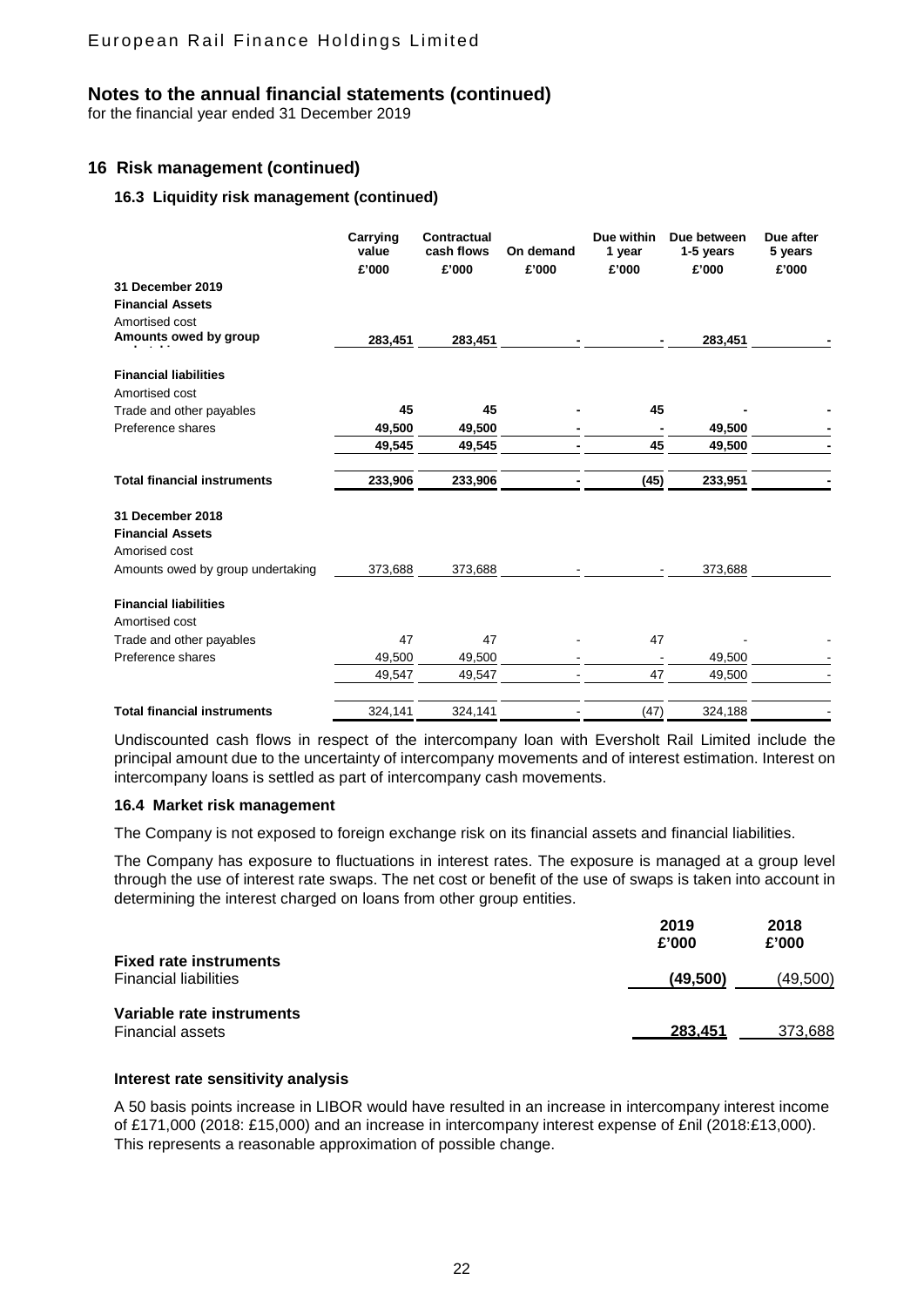for the financial year ended 31 December 2019

## **16 Risk management (continued)**

## **16.5 Investment in Subsidiaries**

The Company monitors the performance of its subsidiaries on an ongoing basis having regards to the environment in which they operate and the risk to which they are exposed.

## **17 Related-party transactions**

## **17.1 Identity of related parties**

The Company has a related party relationship with its directors (refer page 3) and with its fellow group undertakings of the Eversholt UK Rails Group, namely:

- Eversholt UK Rails Limited
- Eversholt UK Rails (Holding) Limited
- European Rail Finance Limited
- Eversholt Investment Limited
- Eversholt Rail Leasing Limited
- Eversholt Finance Holdings Limited
- Eversholt Rail Holdings (UK) Limited (dissolved on 4 February 2020)
- Eversholt Funding plc
- Eversholt Rail Limited
- Eversholt Depot Finance Limited
- Eversholt Rail (365) Limited (prior to 19 August 2019)
- European Rail Finance (2) Limited

The Company has been informed by the former ultimate parent and controlling party, CK Hutchison Holdings Limited ("CKHH"), incorporated in the Cayman Islands, that by virtue of contractual arrangements entered into with other parties, with effect from 30 December 2019, it ceased to have a controlling interest in the Company and, as required by the applicable accounting standards, it has ceased accounting for the Company as a subsidiary from that date.

The results of the Company before 30 December 2019 are consolidated in the consolidated financial statements of CKHH. The Directors of the Company consider CKHH was the ultimate parent and controlling party prior to 30 December 2019.

In light of the above, the Directors of the Company consider the ultimate parent and controlling party from 30 December 2019 to be UK Rails S.A.R.L. incorporated in Luxembourg.

The parent undertaking of the largest and smallest group of undertakings for which group financial statements are drawn up and of which the Company is a member is Eversholt UK Rails Limited. The immediate parent company is Eversholt Investment Limited.

Copies of the Group financial statements of Eversholt UK Rails Limited may be obtained from the following registered address:

210 Pentonville Road London N1 9JY United Kingdom

## **17.2 Transactions with related parties**

The Company has loan accounts with fellow group undertakings more fully described in note 10. Interest on these accounts is more fully described in note 4 and 5.

The fixed rate preference dividend payable to Eversholt Investment Limited is disclosed in note 5, related borrowings are shown in note 12.